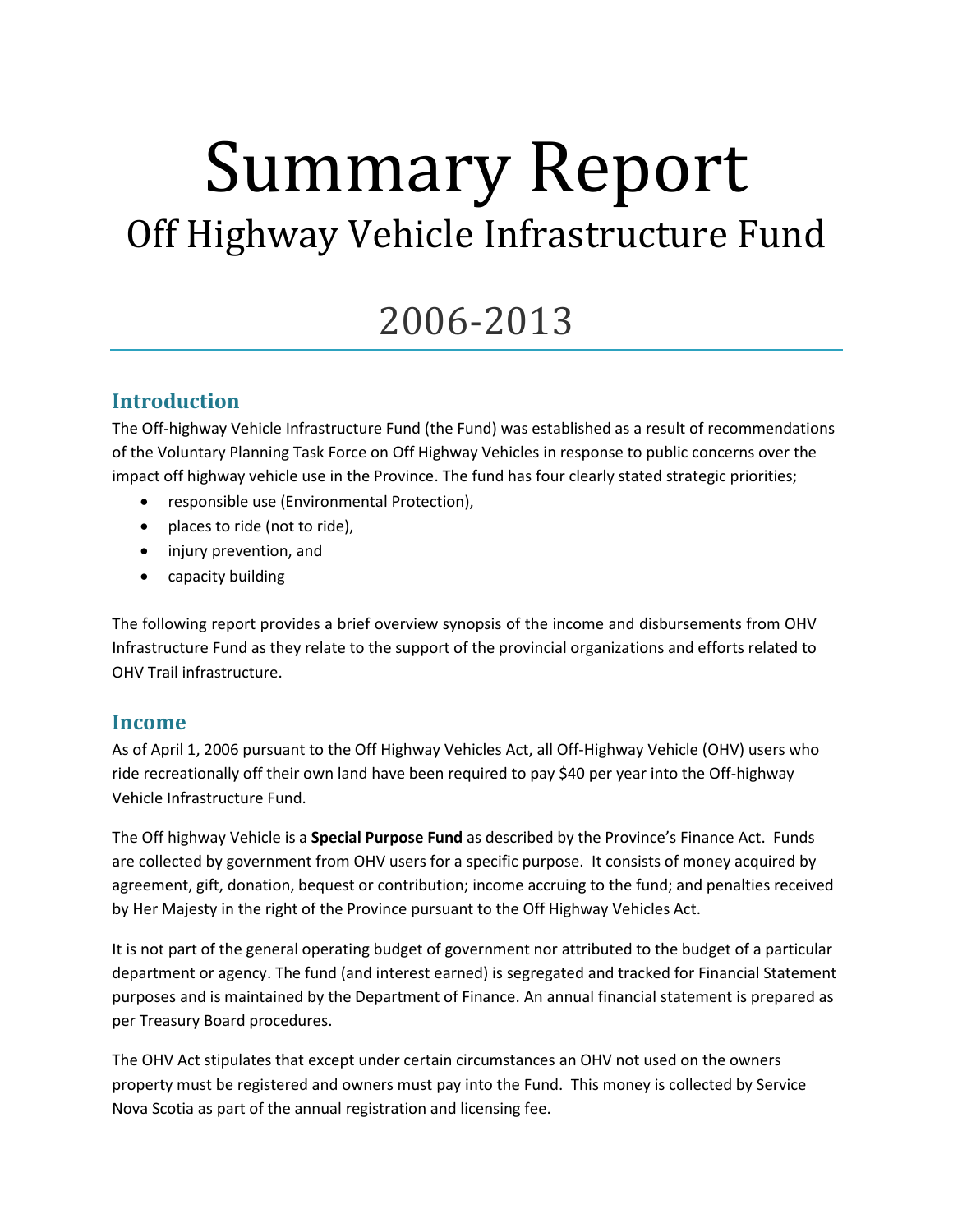|                         | 2006           | 2007           | 2008   | 2009   | 2010   | 2011   | 2012           | 2013   |
|-------------------------|----------------|----------------|--------|--------|--------|--------|----------------|--------|
| 4 Wheel Drive           | 157            | 170            | 154    | 143    | 146    | 146    | 171            | 160    |
| 6 Wheel                 | $\overline{7}$ | $\overline{7}$ | 14     | 12     | 12     | 16     | 12             | 15     |
| 8 Wheel                 | 6              | 5              | 8      | 8      | 5      | 8      | $\overline{4}$ | 5      |
| Argo 8 Wheel            | 44             | 54             | 56     | 49     | 45     | 39     | 50             | 35     |
| ATV 3 Wheels            | 789            | 553            | 438    | 395    | 388    | 368    | 329            | 268    |
| ATV 4 Wheels            | 29,172         | 26,380         | 26,014 | 26,341 | 27,082 | 26,831 | 27,802         | 26,240 |
| ATV 6 Wheels            | 147            | 101            | 110    | 95     | 86     | 83     | 80             | 74     |
| Dune Buggy              | 37             | 34             | 28     | 28     | 30     | 28     | 26             | 23     |
| Mini Bike               | 29             | 25             | 43     | 72     | 56     | 59     | 55             | 52     |
| Motorcycle              | 884            | 832            | 697    | 653    | 684    | 662    | 608            | 531    |
| Multi-purpose           | 3              | 1              | 8      | 40     | 62     | 80     | 119            | 89     |
| <b>Snow Vehicle</b>     | 4,875          | 6,823          | 5,773  | 7,569  | 7,394  | 8,132  | 6,266          | 6,174  |
| <b>TOTAL PER YEAR 1</b> | 36,150         | 34,985         | 33,343 | 35,405 | 35,990 | 36,452 | 35,522         | 33,670 |

#### **Table 1. Count of OHV Registrations as of: October 4, 2013**

1. All who have registered their OHVs are included in the table above. Approximately less than 10% of the machines registered annually are exempt from of OHV fund

#### **Figure 1. OHV Registrations 2006-2012**

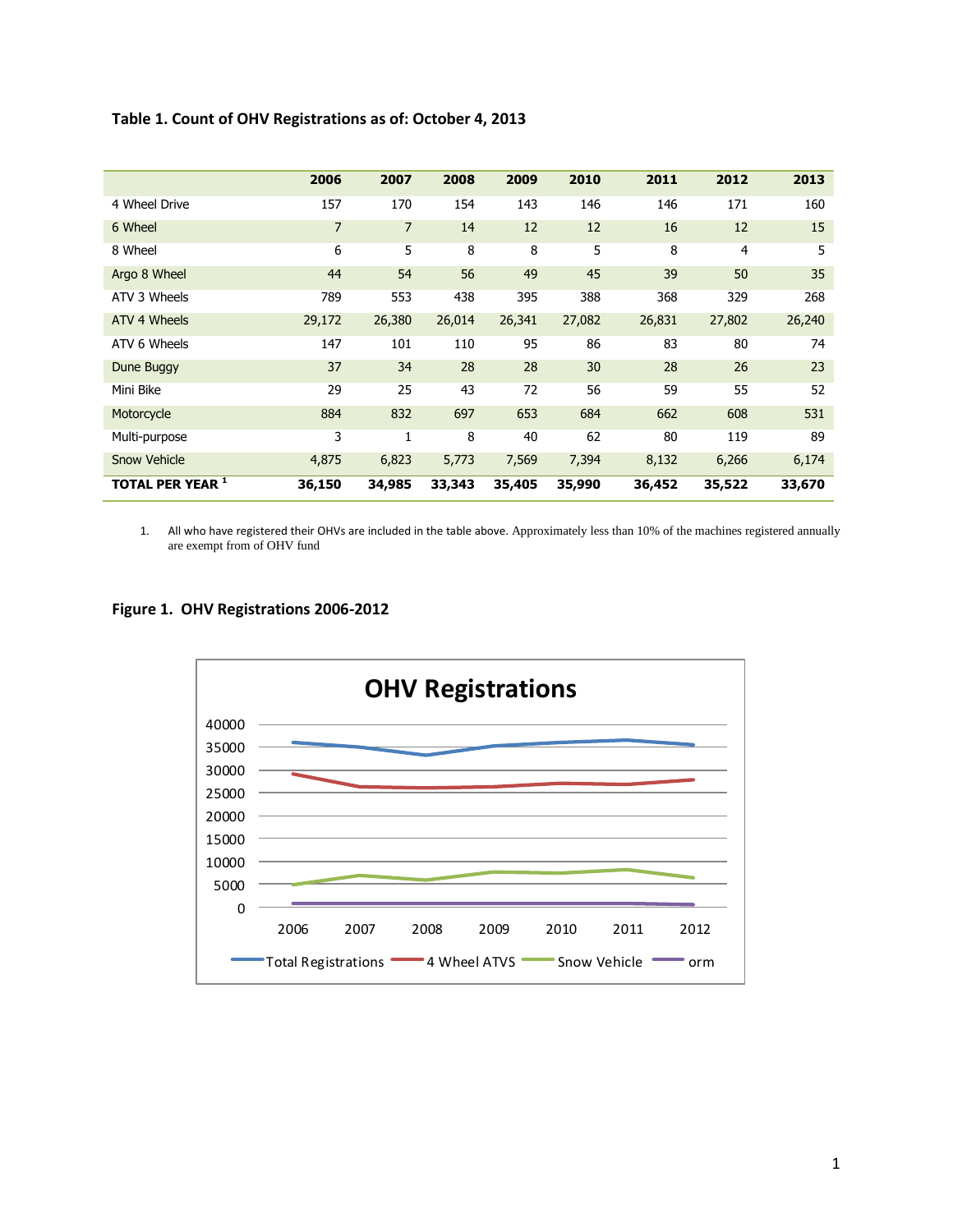|  |  | Table 2. Summary of Income to OHVIF from 2006-2012 |  |  |
|--|--|----------------------------------------------------|--|--|
|--|--|----------------------------------------------------|--|--|

| Year                               | 2012                     | 2011        | 2010        | 2009        | 2008                     | 2007        | 2006        |
|------------------------------------|--------------------------|-------------|-------------|-------------|--------------------------|-------------|-------------|
| <b>OHV</b><br><b>Contributions</b> | \$1,212,385              | \$1,299,620 | \$1,33,720  | \$1,317,041 | \$1,171,720              | \$1,156,970 | \$1,190,160 |
| Interest/Invest                    | \$6,514                  | \$4,700     | \$3,893     | \$1,744     | \$20,323                 | \$38,171    | \$5,682     |
| <b>Other Revenue</b>               | $\overline{\phantom{a}}$ | ٠           | \$82,966    |             | $\overline{\phantom{a}}$ | -           | \$1,660     |
|                                    |                          |             |             |             |                          |             |             |
| <b>Total</b>                       | \$1,218,899              | \$1,304,320 | \$1,420,578 | \$1,318,785 | \$1,192,043              | \$1,195,141 | \$1,197,502 |
|                                    |                          |             |             |             |                          |             | \$8,847,268 |

# **Disbursements**

The OHV Infrastructure Fund is managed through a Committee drawn from both non-government and government stakeholders and reports to the Minister of Natural Resources.

Funds are distributed in the form of grants to the OHV trail user community to support:

- (a) Core Funding for recognized provincial off-highway vehicle organizations;
- (b) Trails sustainable development and maintenance of OHV trails;
	- i. Infrastructure projects
	- ii. Emergency Funding
	- iii. Small Projects
- (c) Special Projects

#### **Considerations:**

- Trail project budget is calculated based upon Income of previous fiscal year.
- Trail project funding was determined based on funds remaining after other obligations/ commitments are addressed.
- Funding approval was based on project merit i.e. how well project matched objectives core mandates of the fund and demonstrated urgency to ensure safe and sustainable riding opportunities.
- Projects were also assessed based upon their relevancy to provincial, regional and local OHV trail priorities and objectives in the context of a sustainable OHV network.
- Initial funding of 80% of approved grant issued to successful applicant. Final 20% of approved amount subject to review.
- All project proposals were assessed and considered for funding. Late applications for funding (received after the set deadline) were be considered if surplus funds for trail development projects remained after allocation review has completed.

A comprehensive description of funding criteria and eligibility is available on the DNR website at [Http://wwwgov.ns.ca/natr/ohv/fund.asp](http://wwwgov.ns.ca/natr/ohv/fund.asp)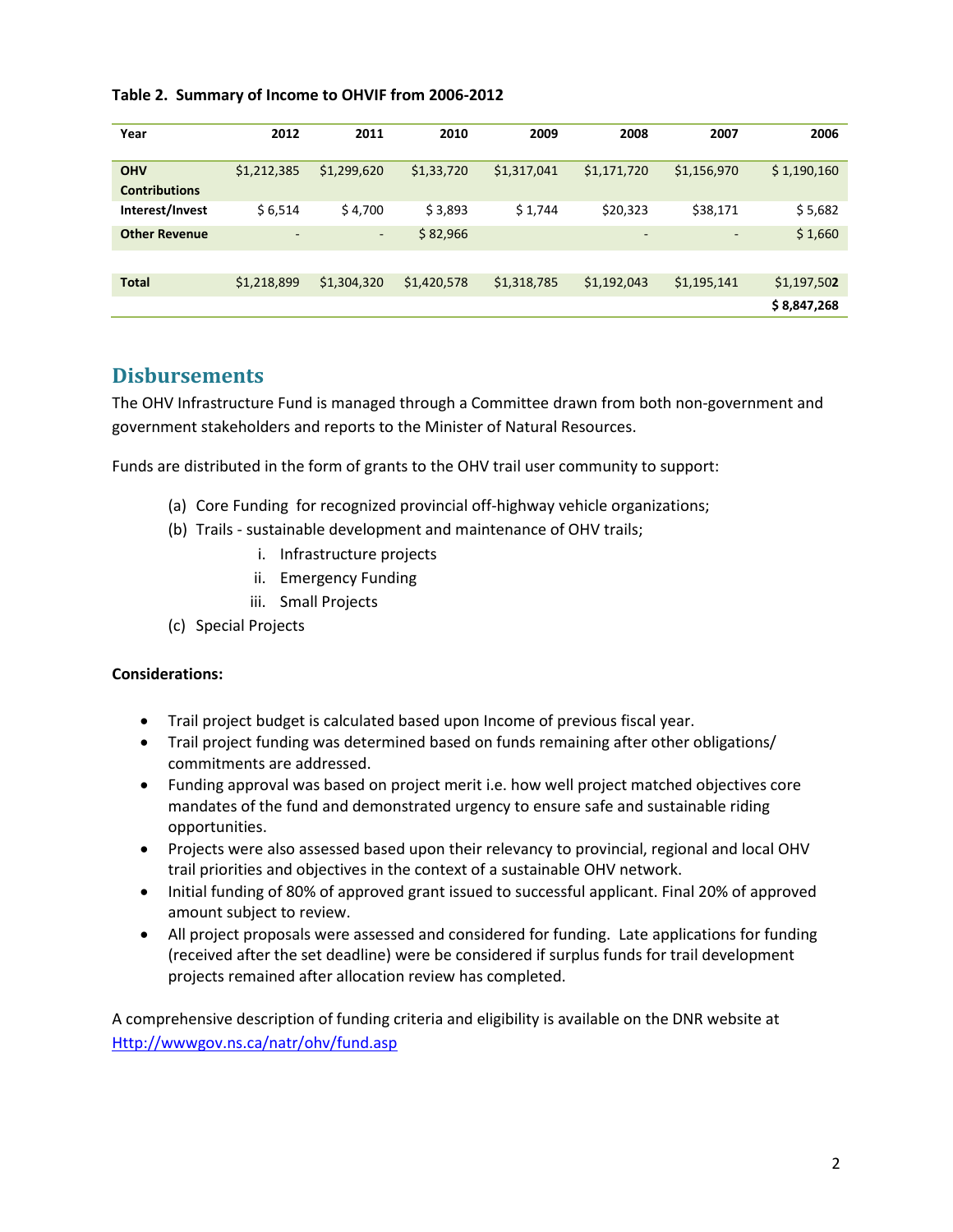# **Core Funding**

The recognized provincial OHV associations (e.g., SANS, ATVANS and NSORRA) are uniquely positioned to be a positive influence in creating responsible OHV usage In Nova Scotia. They contribute by addressing injury prevention, creating riding opportunities and building organizational capacity.

Core funding supports the operation and administration of the organization. This includes costs related to salaries/benefits, governance, administrative costs, on-going services that are fundamental or supportive to the mandate of the association, equipment, internal/external communications and other ordinary day to day expenses.

Core funding decisions are the purview of the Minister and will be considered based upon advice from the OHV organizations and in consultation with staff and the OHVIF. Recommendations respecting the disbursement of core funding among the three OHV organizations are made to the Minister of Natural Resources based upon advice from the Presidents and executive of the three OHV organizations.

|  |  |  |  |  | Table 3. Core Funding Allocations to OHV Organizations for Calendar years 2008-2013 |
|--|--|--|--|--|-------------------------------------------------------------------------------------|
|--|--|--|--|--|-------------------------------------------------------------------------------------|

|               | 2013    | 2012    | 2011    | 2010    | 2009    | 2008    | 2007   | 2006      |
|---------------|---------|---------|---------|---------|---------|---------|--------|-----------|
| <b>SANS</b>   | 97.000  | 118,000 | 92,855  | 100,000 | 100,000 | 120,000 | na     | na        |
| <b>ATVANS</b> | 133,000 | 168,000 | 161,265 | 120.000 | 120,000 | 130,000 | na     | na        |
| <b>NSORRA</b> | 57,000  | 64,000  | 70,850  | 50,000  | 50,000  | 50,000  | na     | na        |
| Total         | 287,000 | 350,000 | 324.970 | 270,000 | 270,000 | 300,000 | na     | na        |
|               |         |         |         |         |         |         | ċ<br>э | 1,801,970 |

#### **Figure 2. Distribution of Core Funding to OHV Organizations**

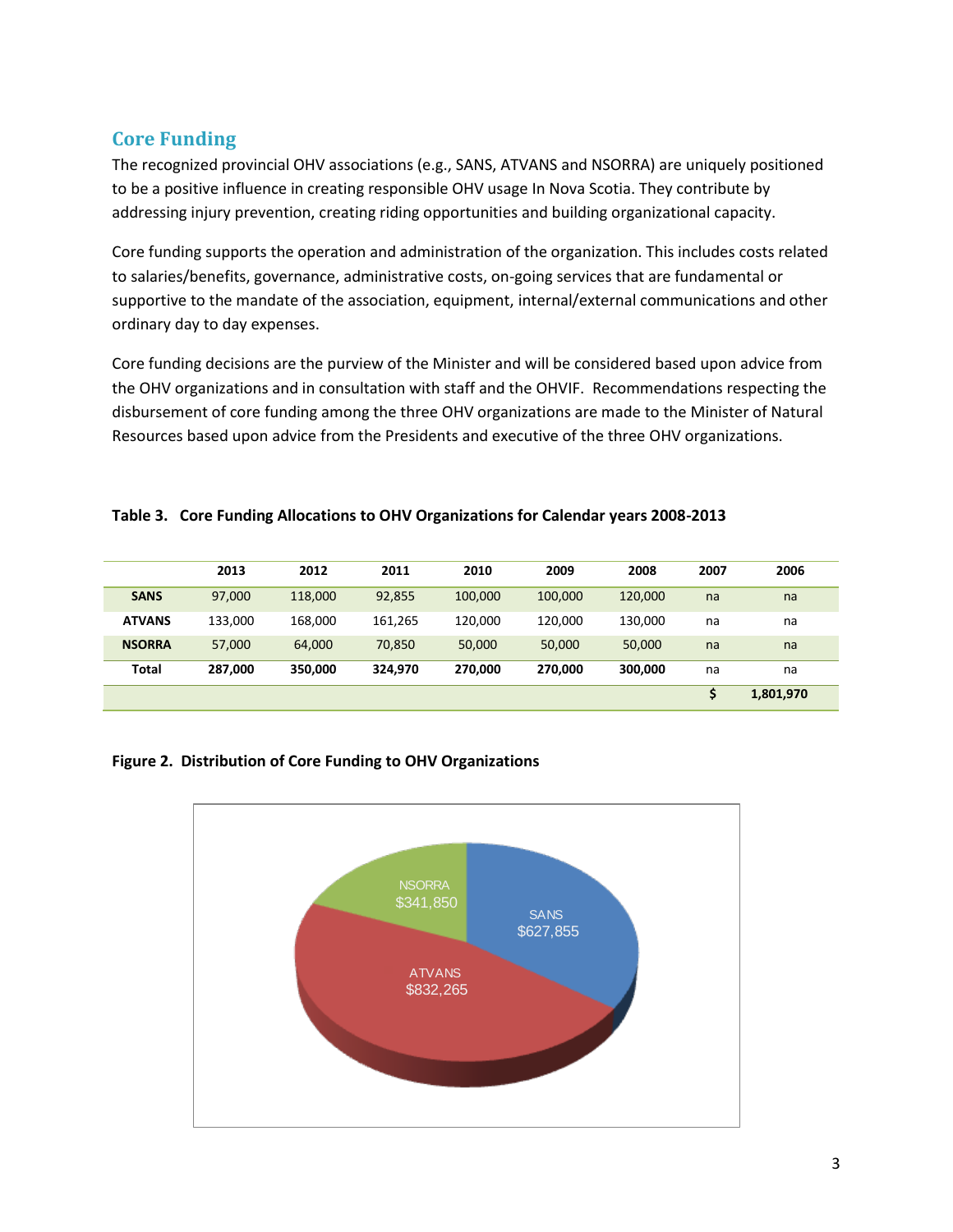# **Off Highway Vehicle Infrastructure Fund (Trails)**

Monies are distributed to projects based on project fit to the funds goals and principles. Monies are awarded on a 50% contribution to overall value of the project and are provided as an annual grant.

#### **Goals:**

- to provide funding for OHV trail and riding area development
- to support the planning and design associated with these facilities
- to provide funding to help maintain OHV accessible infrastructure

#### **Principles**:

- Safe, quality and environmentally responsible infrastructure that meet the provincial guidelines
- optimizing the use of existing trail infrastructure, to reduce the need for new trail development
- shared use and management
- avoidance of vulnerable and high conservation value areas and contribution to environmental protection
- encouraging community participation
- value landowner concerns
- partnerships between not- for- profits, governments, landowners, private sector
- sustainability (i.e. maintenance plan, etc.)
- reasonable public access
- to reduce land use conflicts and inappropriate OHV use by establishing approved OHV trails

#### **Trail Projects**

Approximately \$ 6.2 million has been disbursed in support of 295 trail projects including connector trails, improvements and ongoing maintenance to existing trails, as well as the replacement and repairs to bridges. The fund has provided grants to 83 community based organizations including OHV clubs Municipalities building or maintaining OHV friendly trails in the Province. Most of the projects involve upgrading, ditching, repairing, and maintaining existing trails (61%) with an additional 15% going toward new or repair of existing bridges. In some cases projects that included new trails, connectors, rerouting of trails were also approved (15%).

An overview of the groups and the projects funded through the grant program is provided in Tables listed in the Appendices.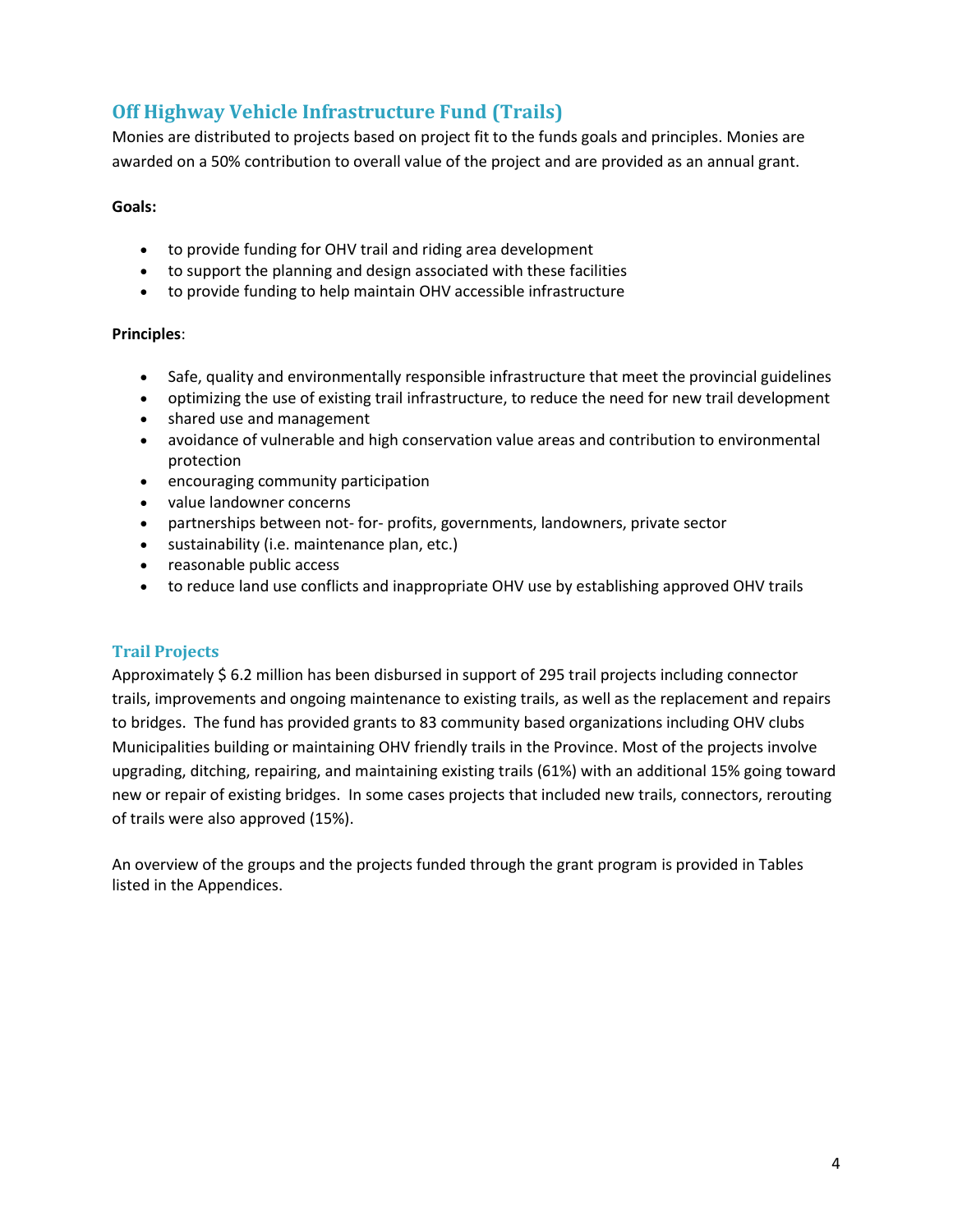#### **Table 4. Total Amounts Approved for Project Funding 2007- 2013 (April)**

| <b>Funding Round</b> | # Projects | <b>Amount</b>   |
|----------------------|------------|-----------------|
| 2007                 | 39         | \$<br>903,600   |
| 2008                 | 37         | \$<br>859,840   |
| 2009-r1              | 55         | \$<br>1,134,000 |
| 2009-r2              | 37         | \$<br>834,070   |
| 2010                 | 45         | \$<br>849,170   |
| 2011                 | 42         | \$<br>848,580   |
| 2012                 | 40         | \$<br>801,520   |
| <b>Total</b>         | 295        | \$<br>6,230,780 |

#### **Fiqure 3. Summary of Project Types 2007-2012**

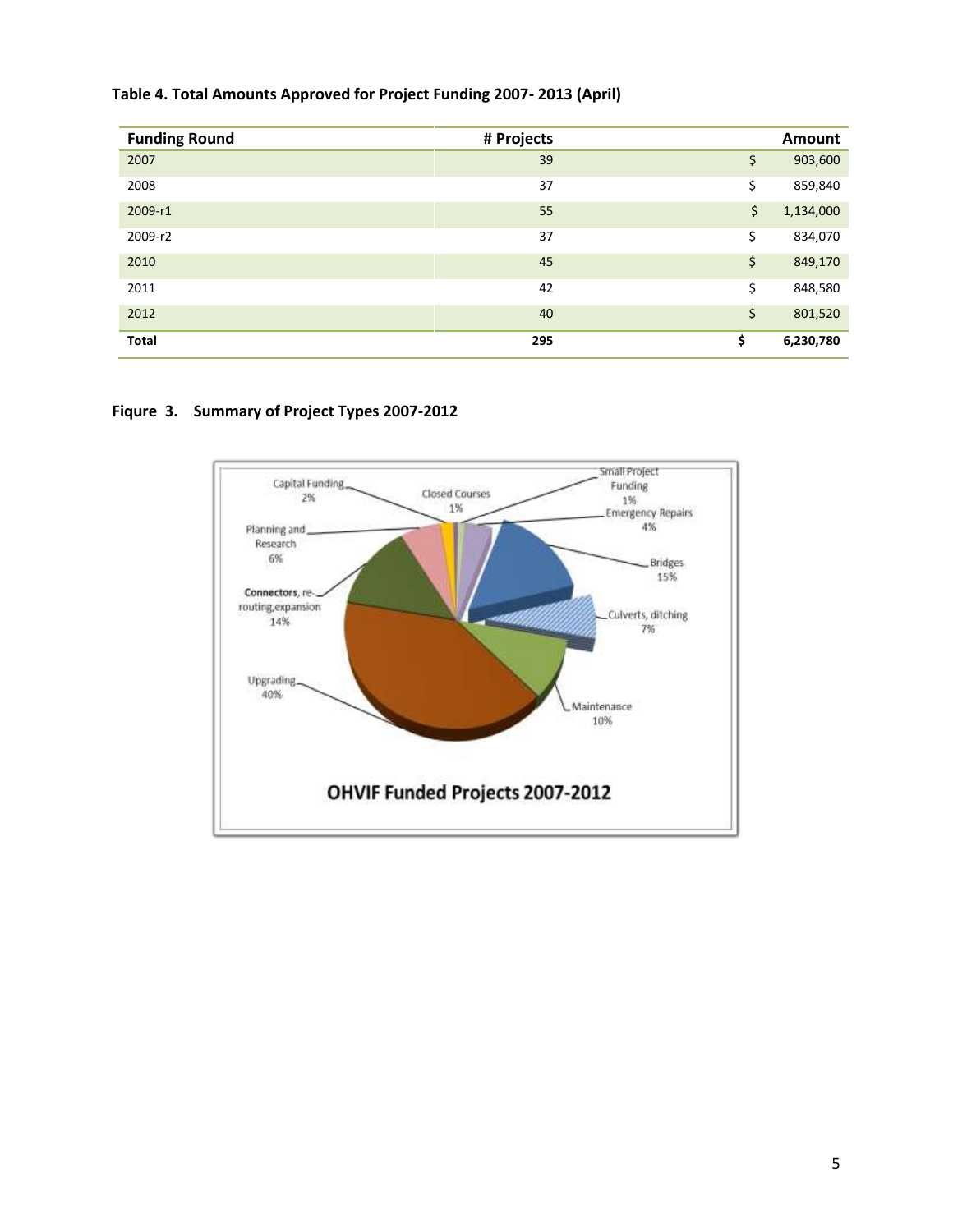# **Emergency Funding**

In anticipation catastrophic events the committee recommended the establishment of an annual budget to help groups cope with the expenses resulting from damage from blow down, washouts, infrastructure failure or other unforeseen conditions that occur outside the normal time frame for grant applications.

| Applicant                                            | <b>Nature of Project</b>                        | <b>Approved Amount</b> |
|------------------------------------------------------|-------------------------------------------------|------------------------|
| Cape Breton Island Pathways                          | <b>Trail washout Craigmore</b>                  | \$15,994.00            |
| <b>Tatamagouche Area Trails Association</b>          | French River Bridge (structural failure imment) | \$50,000.00            |
| Marine Riders ATV Club                               | Bridge washout Fish Hawk Brook                  | \$9,783.00             |
| Driftclimbers Snowmobile Club                        | Trail 101 washouts                              | \$10,170.00            |
| <b>Yarmouth County Trail Development Association</b> | Trail Upgrading (washout)                       | \$2,175.00             |
| <b>Cumberland County Trails</b>                      | Trail Washout Oxford-Pictou                     | Ś.<br>8,300.00         |
| <b>Pictou County Trails Assoc.</b>                   | <b>Trail Washout</b>                            | \$5,028.00             |
| Ceilidh Coastal trail                                | <b>Replace Culvert</b>                          | Ś.<br>6,434.00         |
| <b>Yarmouth County Trail Development Association</b> | Washout                                         | Ś.<br>5,000.00         |
|                                                      | <b>Total</b>                                    | \$112,884.00           |

#### **Table 5. Projects Approved for Emergency Funding in 2008-2013**

#### **Small Project Grants**

The small grants fund is a portion of the OHV Trails fund assigned to SANS and ATVANS to manage small projects (less than \$5000). This program began in 2011 as a pilot with ATVANS. It amalgamates the administration of a number of club requests under the provincial organization. This program would help focus the clubs to achieve the small more easily achievable goals. The organizations are fully accountable to report on the distribution and outcomes of the small projects annually. Each organization was provided with an initial grant of \$50,000 which is topped up annually based upon reportable disbursements within the previous year.

This arrangement provides additional flexibility as projects evolve throughout the year and save the OHVIF Committee time discussing each grant and revision. Details of the Grants are shown in Appendices.

Table 6. Small Project Grants\*

| <b>Applicant</b> | 2011   | 2012   | 2013   |
|------------------|--------|--------|--------|
| SANS             | $- -$  | 47.465 | 51,263 |
| <b>ATVANS</b>    | 45,061 | 33,350 | 39,720 |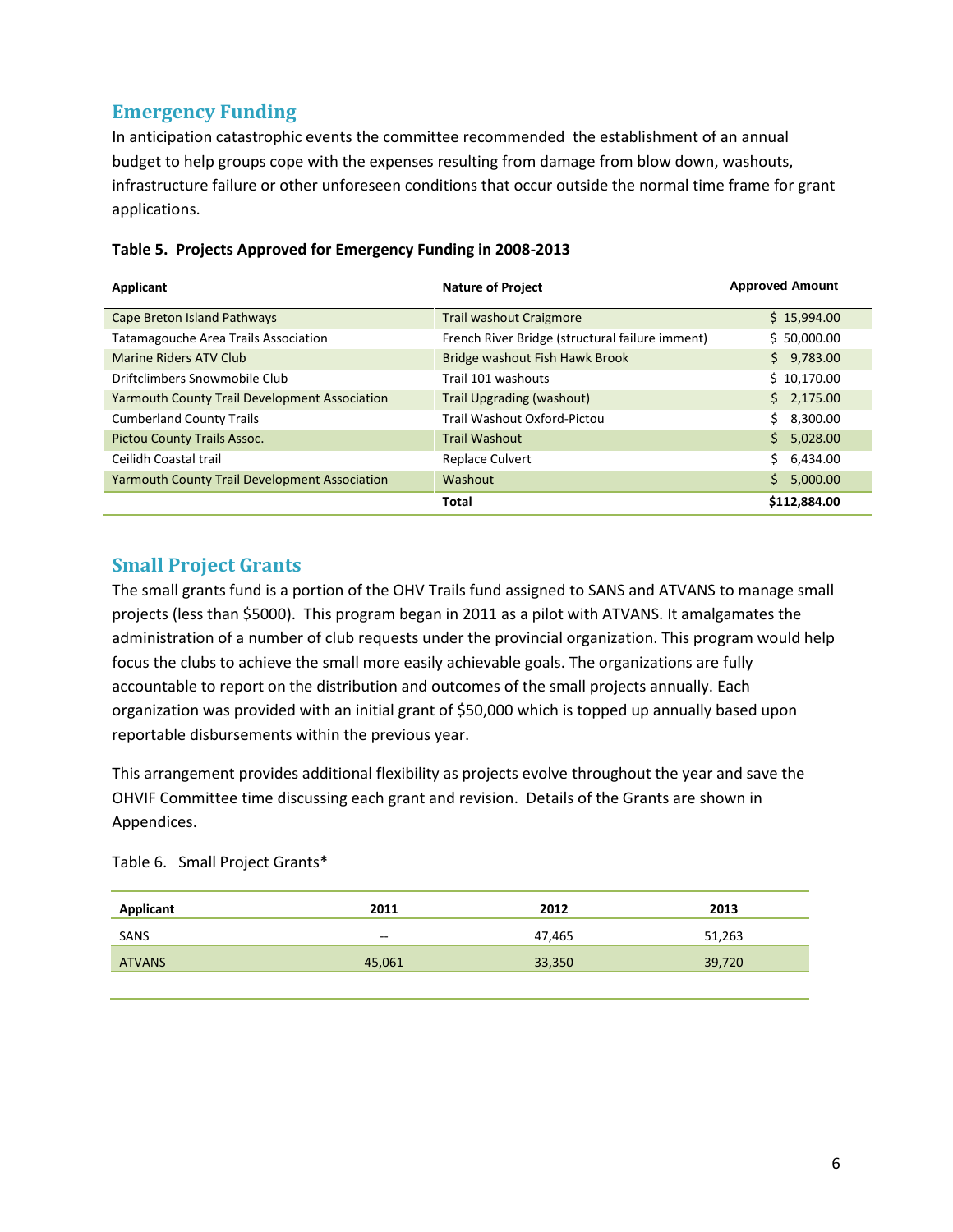# **Special Projects**

Special Project Funding is designed to address Off Highway Vehicle (OHV) related projects which are not eligible for funding through the existing infrastructure grant program. The Proponent must have either a primary mandate for Off Highway Vehicles or address Off Highway Vehicle related issues or deliver Off Highway Vehicle activities, program(s) and projects as a means to achieve their mandate.

The project is to be non-trail related and not part of the organizations core operations.

Approved Special Projects could receive up to a maximum of \$20,000. Funding will be based on a project review, which includes but is not limited to: how the project meets one or more of the priorities; the potential impact of the project; how the project outcomes compare with project costs; the soundness of the project design and the strength of the partnerships.

| Applicant        | <b>Nature of Project</b>              | <b>Approved Amount</b> |
|------------------|---------------------------------------|------------------------|
|                  | <b>OHV Conference</b>                 | \$10,000.00            |
| <b>ATVANS</b>    | <b>Trail Monitoring Equipment</b>     | \$<br>10,000.00        |
| <b>NSORRA</b>    | Trail Development Workshop            | \$<br>5,650.00         |
| <b>SANS</b>      | <b>Snowmobile Congress</b>            | \$4,000.00             |
| <b>NS Trails</b> | Trails Today for Tomorrow" conference | \$10,000.00            |
| <b>AVTC</b>      | <b>Operations</b>                     | \$4,000.00             |
| SANS             | Youth Leadership Program              | Ś.<br>4,800.00         |
| <b>SANS</b>      | <b>Training</b>                       | \$718.00               |
| SANS             | Sustainability Study                  | \$10,410.00            |
|                  | Total                                 | \$59,578.00            |

Table 6. Projects approved for Special Funding 2008-2012

#### **Summary**

Since 2006 the fund has collected approximately \$ 8.8 million. Approximately \$ 1.3 million is allocated annually for trail development, organizational support, health and safety projects, OHV training, and other initiatives related to the use of off-highway vehicles in the Province.

On average approximately 35,000 OHV are registered annually, most of which (29,000) are 4-wheeled ATVs. The next largest class of OHV includes snow vehicles averaging about 6,700 machines per year.

To date \$ 6.2 million in support of 295 trail projects including connector trails, improvements and ongoing maintenance to existing trails, as well as the replacement and repairs to bridges.

The fund has also provided \$1.8 million in core funding to support the overarching OHV organizations as well as administrative cost associated for management of the fund and former Ministers Advisory Committee \$400,000. (approx. 5%) The fund also holds in reserve approx. \$400,000 for specific trail and safety training projects and Emergency Funding.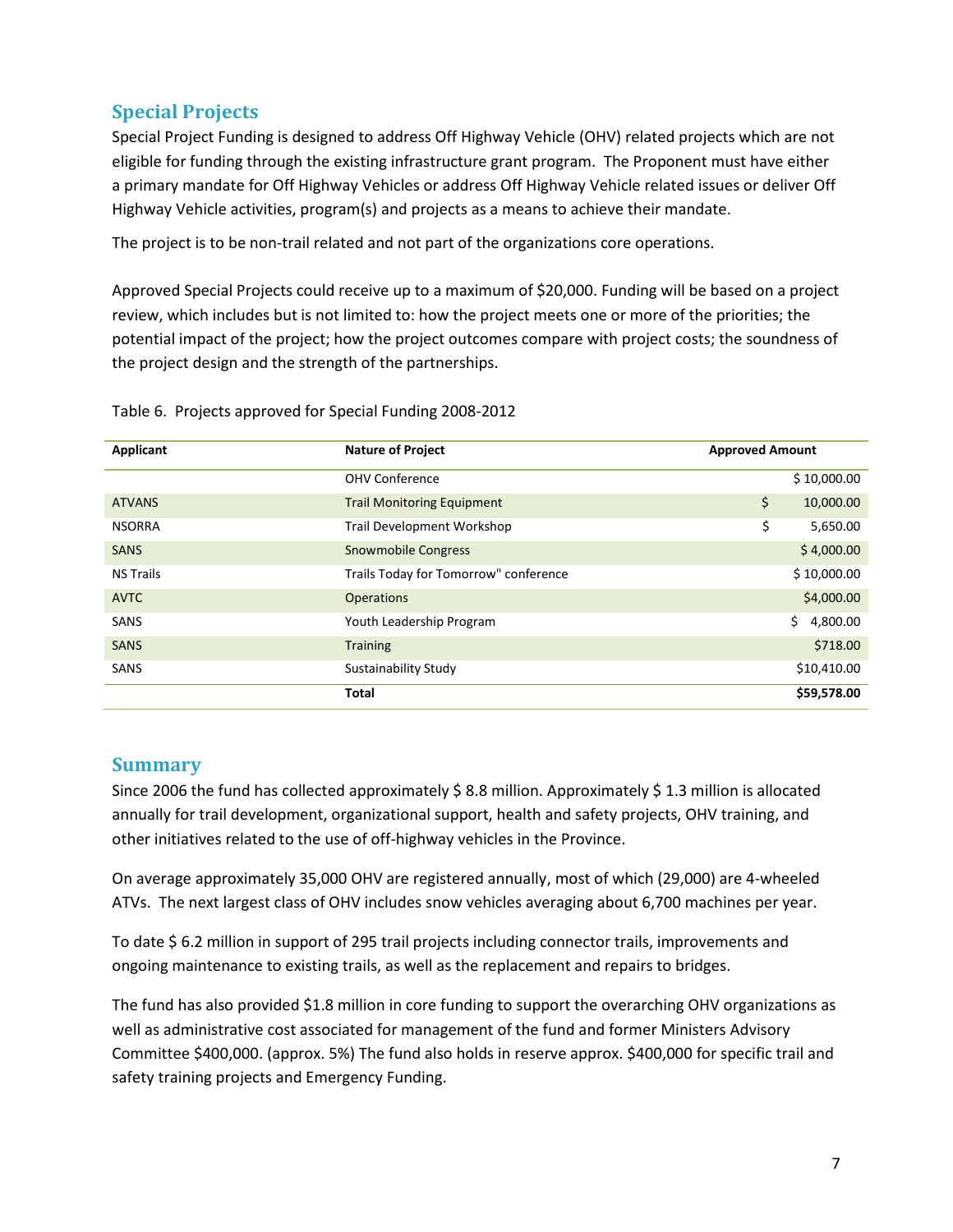The fund has provided grants to 83 community based organizations including OHV clubs, Municipalities in building or maintaining OHV friendly trails in the Province. Most of the projects involve upgrading, ditching, repairing, and maintaining existing trails (61%) with an additional 15% going toward new or repair of existing bridges. In some cases projects that included new trails, connectors, rerouting of trails were also approved (15%).

The distribution of the fund is based upon an application process and grants are awarded on a merit basis relating to the core mandates of the fund i.e., sustainability and environmental protection. For interest, the distribution is province wide with groups in Inverness, Cumberland, Annapolis and Lunenburg putting forward the most number of projects.





Figure 5. OHVIF Expenditures 2007-2012

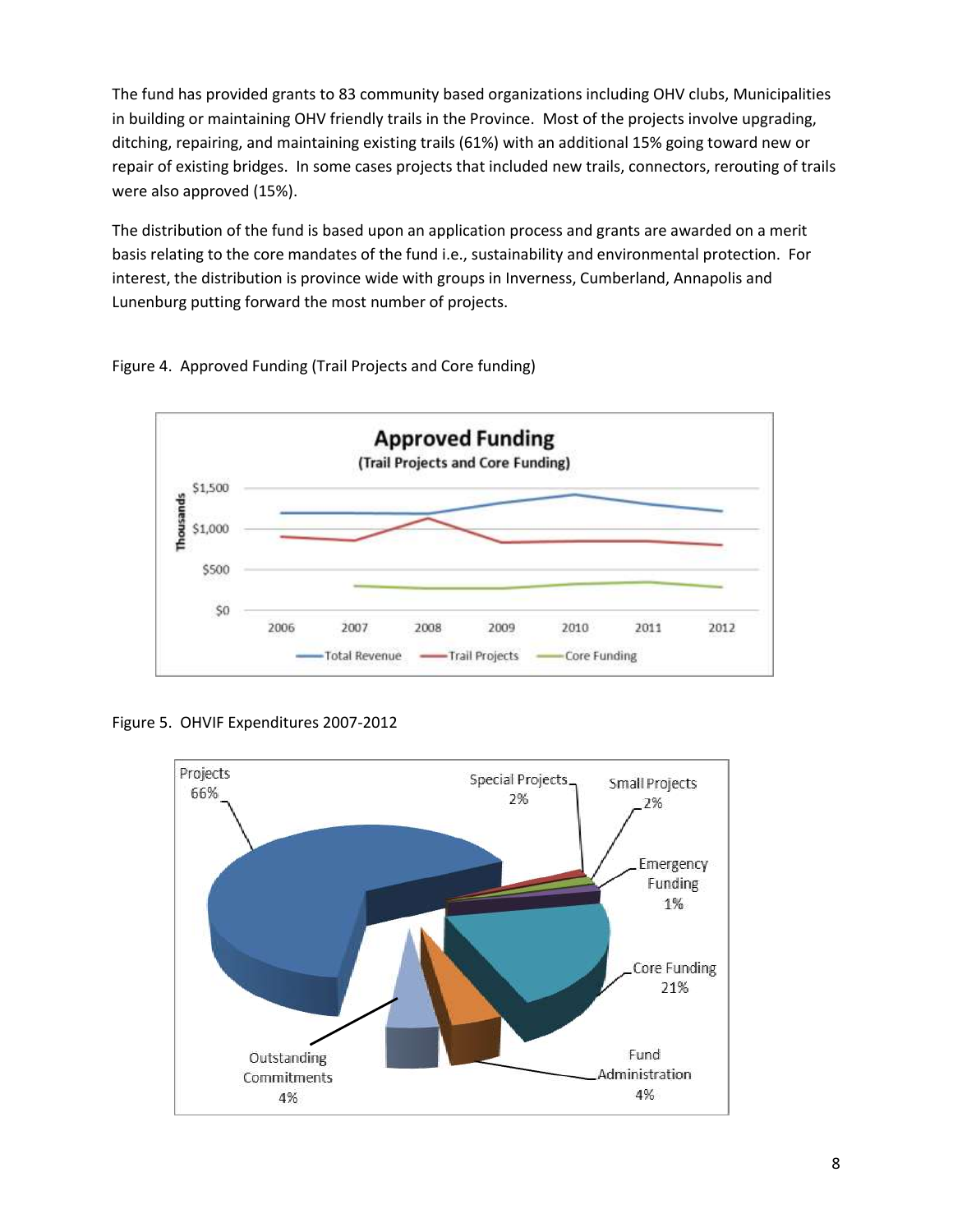# **Disclaimer**

This report has been compiled as a summary of for information purposes only and should be considered DRAFT in nature. The Province of Nova Scotia publishes, on an annual basis, official financial statements for this fund at [http://www.novascotia.ca/finance/site-finance/media/finance/PublicAccounts2013/Off-](http://www.novascotia.ca/finance/site-finance/media/finance/PublicAccounts2013/Off-Highway_Vehicle_Infrastructure_Fund.pdf)Highway Vehicle Infrastructure Fund.pdf."

# **Appendicies**

# **List of Tables**

*Table. 1. List of Applicants Approved for OHV Funding (2007-2012) Table 2. Projects Approved for funding in 2007-2008 (First Round of 2007) Table 3. Projects Approved for Funding in 2008-2009 (Second Round of 2007) Table 4. Projects Approved for Funding 2009 -2010 (First Round) Table 5. Projects Approved for funding 2009 -2010 (Second Round) Table 6 . Projects Approved for Funding 2010-2011 Table 7. Projects Approved for Funding 2011-2012 Table 8. Projects Approved for Funding 2012-2013 Table 9 SANS Small Projects Grants 2012 Table 10 SANS Small Projects Grants 2013 Table 11 ATVANS Small Projects Grants 2011 Table 12 ATVANS Small Projects Grants 2012 Table 13 ATVANS Small Projects Grants 2013*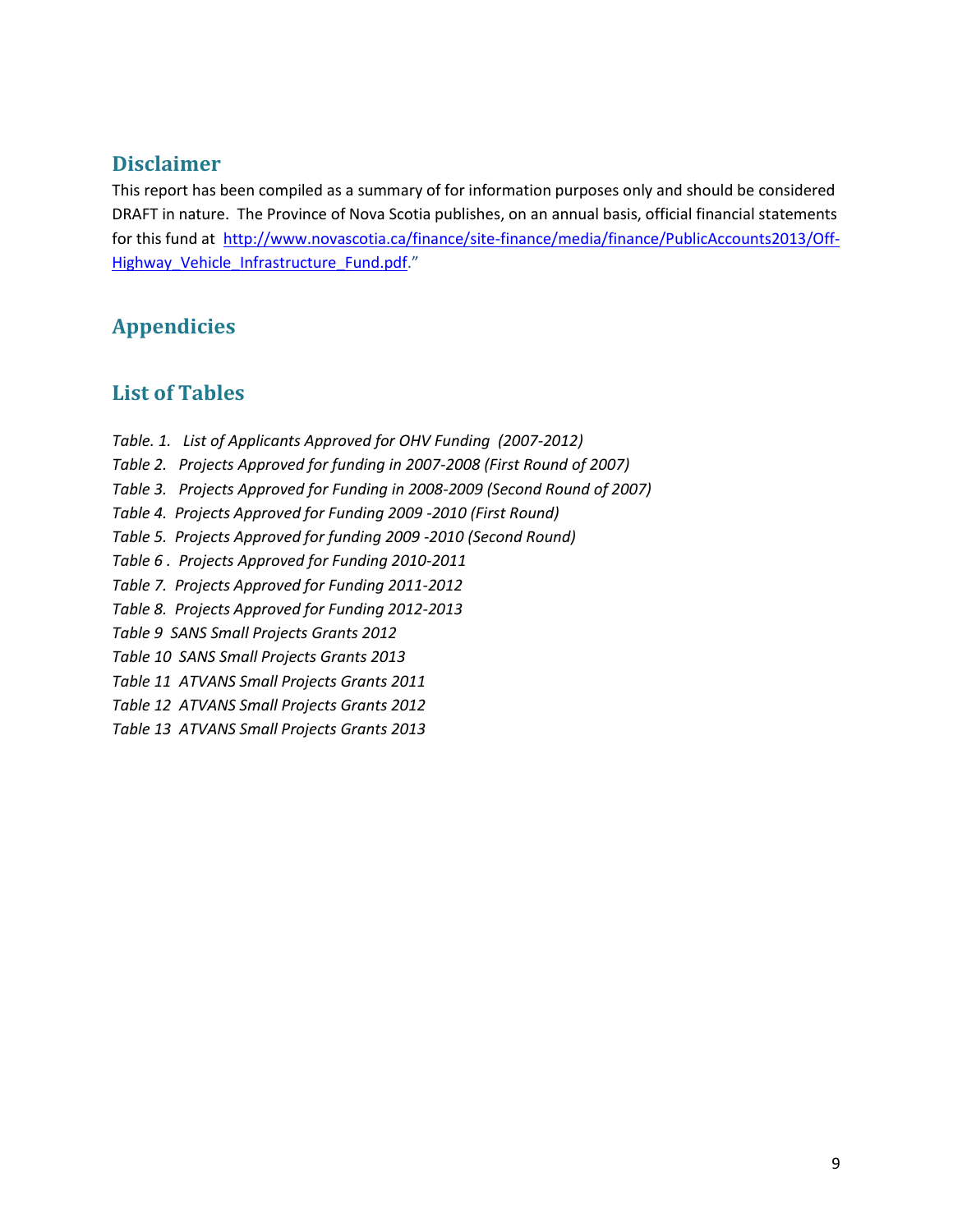#### Table. 1 List of Applicants Approved for OHV Funding (2007-2012)

| Group                                             | Grant 2007-2012 | <b>Number of projects</b> |
|---------------------------------------------------|-----------------|---------------------------|
| <b>Adventure Trail Association</b>                | \$<br>69,960    | 3                         |
| <b>Annapolis County Trails Society</b>            | \$<br>147,960   | 5                         |
| Annapolis Valley Lake & Ridge Runners             |                 |                           |
| Snowmobile Club                                   | \$<br>105,500   | 5                         |
| Antigonish SnoDogs                                | \$<br>37,970    | 6                         |
| Association Sentier de Clare Rail to Rail         | \$<br>91,600    | 3                         |
| <b>Barachois Trail Association</b>                | \$<br>16,000    | 1                         |
| <b>Bay to Bay Trail Asssociation</b>              | \$<br>26,180    | $\overline{4}$            |
| Bear River to Sissiboo Trails Association         | \$<br>136,560   | 4                         |
| <b>Bull Run Trail Association</b>                 | \$<br>64,300    | $\overline{4}$            |
| Cape Breton Island Pathways                       | \$<br>116,000   | $\overline{2}$            |
| Cape Clear Snowmobile Club                        | \$<br>25,000    | $\mathbf{1}$              |
| <b>Ceilidh Coastal Trail Association</b>          | \$<br>116,100   | 4                         |
| <b>Ceilidh Trails Groomers Association</b>        | \$<br>3,850     | $\mathbf{1}$              |
| Central Nova ATV Club                             | \$<br>95,000    | 4                         |
| Chedabucto Multi-Use Trails Association           | \$<br>19,720    | $\mathbf{1}$              |
| Chignecto and Area ATV Club                       | \$<br>49,400    | 5                         |
| <b>Chignecto Glooscap Snowmobile Association</b>  | \$<br>61,570    | 8                         |
| <b>Coastal Riders ATV Association</b>             | \$<br>60,000    | $\overline{2}$            |
| Cobequid OHV Club                                 | \$<br>60,820    | 3                         |
| <b>Colchester Five Islands ATV Club</b>           | \$<br>43,040    | 3                         |
| <b>Colchester Trails Association</b>              | \$<br>49,000    | $\mathbf{1}$              |
| Cole Harbour Parks and Trails Association         | \$<br>35,100    | $\overline{2}$            |
| Crossburn Snowmobile Club                         | \$<br>30,350    | 3                         |
| Crowdis Mountain Snowmobile Club                  | \$<br>156,800   | 7                         |
| <b>Cumberland County Riders Association</b>       | \$<br>112,020   | 6                         |
| <b>Cumberland Snowmobile Club</b>                 | \$<br>129,390   | 17                        |
| <b>Cumberland Trails Association</b>              | \$<br>95,700    | $\overline{4}$            |
| Dalhousie Mountain Snowmobile Club                | \$<br>145,900   | 10                        |
| <b>Driftclimbers Snowmobile Club</b>              | \$<br>94,670    | $\overline{4}$            |
| <b>Dynamite Trail Association</b>                 | \$<br>43,580    | 4                         |
| <b>East Richmond ATV Riders</b>                   | \$<br>76,000    | 3                         |
| <b>Fundy ATVenturers</b>                          | \$<br>107,820   | 3                         |
| <b>Fundy Trail Snowmobile and Recreation Club</b> | \$<br>9,240     | 3                         |
| <b>Guysborough County Trails Association</b>      | \$<br>25,000    | 1                         |
| Hants Sno-Dusters Snowmobile Club                 | \$<br>13,750    | $\overline{2}$            |
| <b>Highland ATV Club</b>                          | \$<br>36,000    | 1                         |
| <b>Highland Trail Groomers Association</b>        | \$<br>53,000    | $\overline{2}$            |
| <b>Inverness County Trails Federation</b>         | \$<br>134,360   | 5                         |
| <b>Isle Madame ATV Riders Association</b>         | \$<br>94,970    | 4                         |
| Isle Royale ATV Club                              | \$<br>84,500    | 5                         |
| <b>Judique Flyer Trail Association</b>            | \$<br>92,400    | 5                         |
| Kings County ATV Club                             | \$<br>6,300     | 1                         |
| <b>Kings County Trail Society</b>                 | \$<br>196,200   | 5                         |
| LaHave River Trail Association                    | \$<br>74,950    | 5.                        |
| Lake Ainslie Development Association Trail        |                 |                           |
| Committee                                         | \$<br>20,000    | $\mathbf{1}$              |
| Lake Charlotte ATV Association                    | \$<br>36,470    | 8                         |
| Long Lake Loggers ATV Association                 | \$<br>45,000    | $\mathbf{1}$              |
| Marconi Trailblazers ATV Club                     | \$<br>84,800    | 5                         |
| Margaree ATV Club                                 | \$<br>119,500   | $\overline{\mathbf{4}}$   |
| Margaree Highlanders Snowmobile Club              | \$<br>112,100   | 4                         |
| <b>Marine Riders ATV Club</b>                     | \$<br>22,070    | $\overline{2}$            |
| Municipality of Lunenburg                         | \$<br>110,000   | 3                         |
| Municipality of the District of Chester           | \$<br>26,000    | $\overline{2}$            |
| Musquodoboit Valley ATV Club                      | \$<br>10,600    | 1                         |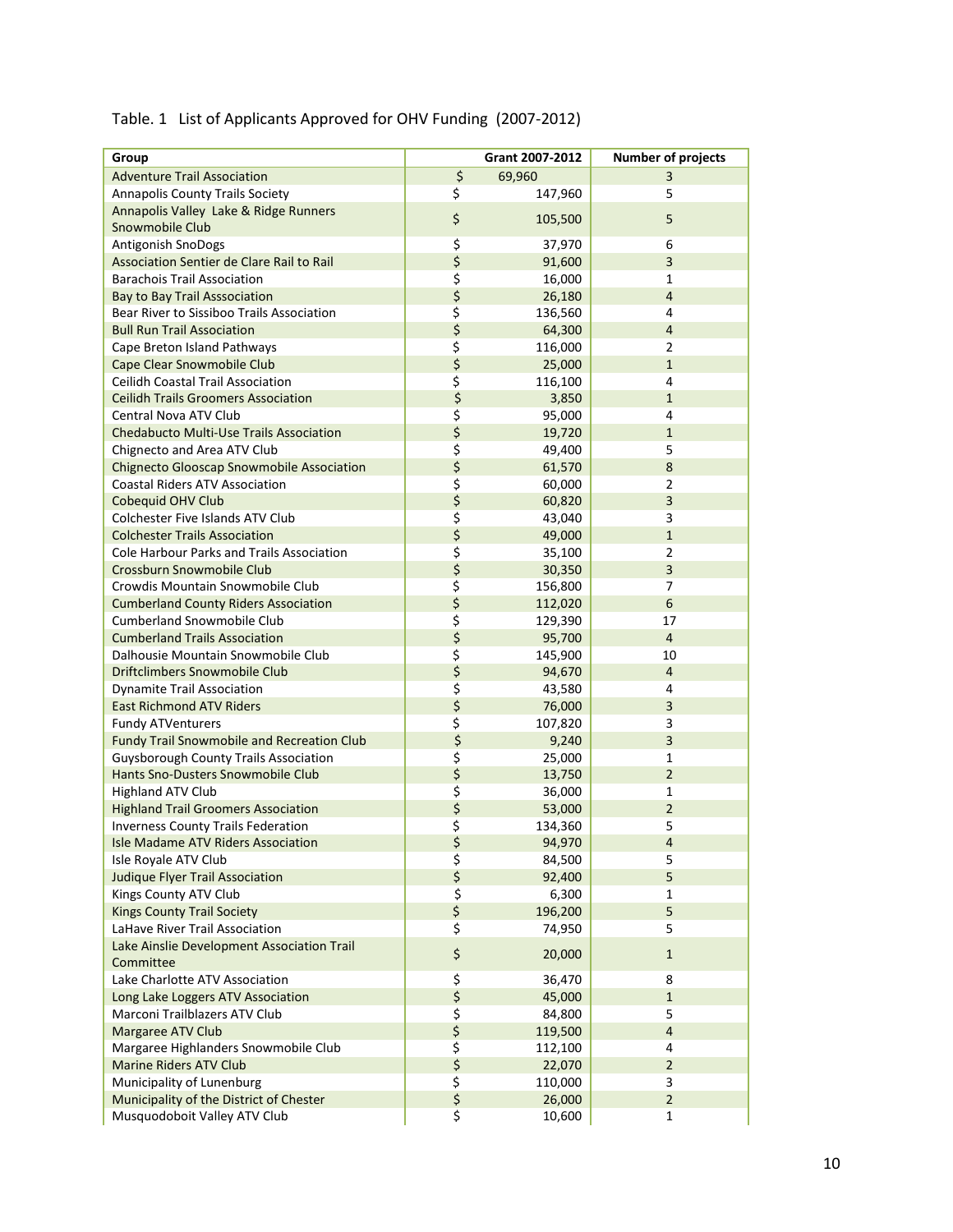| North Shore ATV Club                                | \$<br>45,330    | $\overline{2}$ |
|-----------------------------------------------------|-----------------|----------------|
| North Shore Snowmobile Club                         | \$<br>63,040    | 6              |
| Northside ATV Club                                  | \$<br>5,900     | $\mathbf{1}$   |
| Ocean Lake Riders ATV Club                          | \$<br>91,320    | 3              |
| Off Highway Vehicle Closed Course Cooperative       | \$<br>5,000     | $\mathbf{1}$   |
| Pictou County ATV Club                              | \$<br>1,500     | 1              |
| <b>Pictou County Snowriders</b>                     | \$<br>84,000    | $\overline{2}$ |
| <b>Pictou County Trails Association</b>             | \$<br>82,020    | 3              |
| <b>Queens Rails to Trails Association</b>           | \$<br>100,000   | $\overline{2}$ |
| Queens County ATV Association                       | \$<br>22,500    | 1              |
| Route Six Snowmobile Club                           | \$<br>29,450    | $\mathbf{1}$   |
| Safety Minded ATV Associaiton                       | \$<br>86,000    | $\overline{2}$ |
| Sheet Harbour Snowmobile and ATV Club               | \$<br>13,800    | $\overline{2}$ |
| Shore Riders ATV Club                               | \$<br>8,200     | 1              |
| Sou Wes' Nova ATV Association                       | \$<br>11,000    | $\mathbf{1}$   |
| South Colchester ATV Club                           | \$<br>2,500     | $\mathbf{1}$   |
| South Shore Annapolis Valley Recreational Trail     | \$<br>271,750   | $\overline{7}$ |
| Association                                         |                 |                |
| St. Margaret's Bay Area Rails to Trails Association | \$<br>54,600    | 4              |
| St. Mary's ATV Club                                 | \$<br>18,000    | $\mathbf{1}$   |
| St. Mary's Trail Association                        | \$<br>189,000   | 5              |
| <b>Sunrise Trails ATV Club</b>                      | \$<br>123,900   | 5              |
| Sutherlands Lake Trail Groomers Association         | \$<br>52,560    | 4              |
| <b>Tatamagouche Area Trails Association</b>         | \$<br>142,300   | 5              |
| <b>Town of Berwick</b>                              | \$<br>14,500    | 1              |
| <b>Woodland Multi-Use Trail Association</b>         | \$<br>157,000   | $\overline{4}$ |
| Yarmouth County Trail Development Association       | \$<br>223,160   | 9              |
| ATVANS*                                             | \$<br>105,000   | $\overline{2}$ |
| SANS*                                               | \$<br>268,530   | 7              |
| <b>NSORRA</b>                                       | \$<br>133,850   | 8              |
| <b>Total</b>                                        | \$<br>6,235,780 | 295            |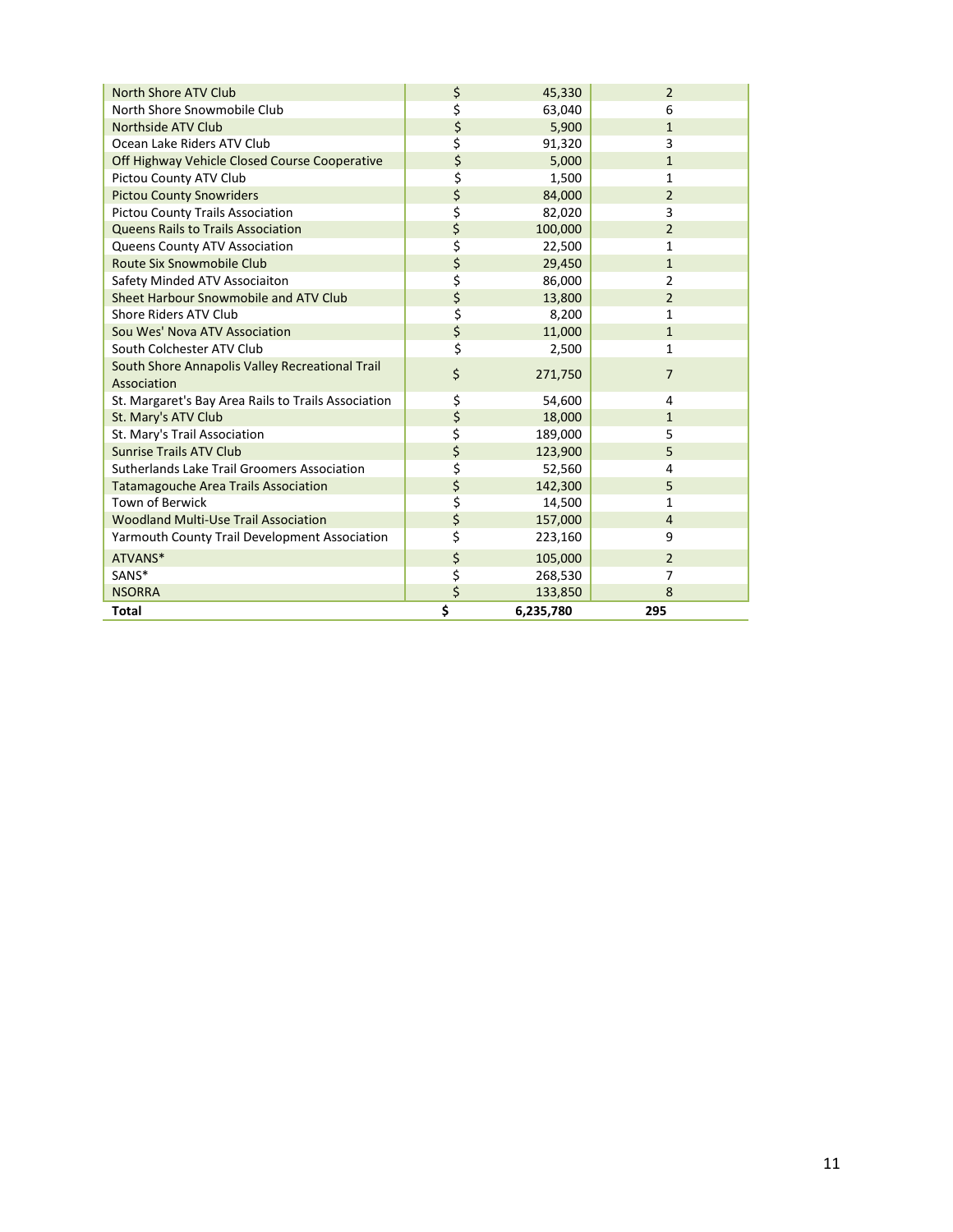| File #       | <b>Applicant</b>                                            |                      | <b>Approved Amount</b> |
|--------------|-------------------------------------------------------------|----------------------|------------------------|
| 07-03-08-001 | Off Highway Vehicle Closed Course Cooperation Ltd.          | \$                   | 5,000                  |
| 07-03-08-002 | North Shore ATV Club                                        | \$                   | 12,000                 |
| 07-03-08-004 | <b>Yarmouth County Trail Development Association</b>        | \$                   | 50,000                 |
| 07-03-08-005 | Bear River to Sissiboo Trails Association                   | \$                   | 50,000                 |
| 07-03-08-006 | <b>Fundy Trail Snowmobile and Recreation Club</b>           | \$                   | 1,600                  |
| 07-03-08-009 | Lake Charlotte All Terrain Vehicle Association              | \$                   | 7,300                  |
| 07-03-08-014 | St. Margaret's Bay Area Rails to Trails Association         | \$                   | 10,000                 |
| 07-03-08-015 | <b>Pictou County Snowriders</b>                             | \$                   | 50,000                 |
| 07-03-08-016 | Sheet Harbour Snowmobile and ATV Club                       | \$                   | 8,800                  |
| 07-03-08-017 | <b>Sunrise Trails ATV Club</b>                              | \$                   | 35,000                 |
| 07-03-08-020 | <b>Woodland Multi-Use Trail Association</b>                 | \$                   | 50,000                 |
| 07-03-08-021 | Kings County Trails Society                                 | \$                   | 50,000                 |
| 07-03-08-023 | Crowdis Mountain Snowmobile Club                            | \$                   | 12,500                 |
| 07-03-08-024 | Crowdis Mountain Snowmobile Club                            | \$                   | 10,000                 |
| 07-03-08-028 | Isle Madame ATV Riders Association                          | \$                   | 10,500                 |
| 07-03-08-029 | Isle Madame ATV Riders Association                          | \$                   | 9,200                  |
| 07-03-08-030 | <b>Central Nova ATV Club</b>                                | \$                   | 10,000                 |
| 07-03-08-032 | South Shore Annapolis Valley Recreational Trail Association | \$                   | 34,000                 |
| 07-03-08-033 | <b>Guysborough County Trails Association</b>                | \$                   | 25,000                 |
| 07-03-08-034 | Chignecto Glooscap Snowmobile Association                   | \$                   | 4,000                  |
| 07-03-08-040 | <b>Town of Berwick</b>                                      | \$                   | 14,500                 |
| 07-03-08-041 | Chignecto and Area ATV Club                                 | \$                   | 4,500                  |
| 07-03-08-042 | <b>Cumberland Snowmobile Club</b>                           | \$                   | 23,000                 |
| 07-03-08-043 | <b>Cumberland Snowmobile Club</b>                           | \$                   | 5,100                  |
| 07-03-08-044 | <b>Marine Riders ATV Club</b>                               | \$                   | 7,500                  |
| 07-03-08-045 | Chignecto Glooscap Snowmobile Association                   | \$                   | 12,000                 |
| 07-03-08-047 | <b>Judique Flyer Trail Association</b>                      | \$                   | 20,000                 |
| 07-03-08-046 | <b>Ceilidh Coastal Trail Association</b>                    | \$                   | 50,000                 |
| 07-03-08-048 | Margaree Highlanders Snowmobile Club                        | \$                   | 42,000                 |
| 07-03-08-049 | Margaree ATV Club                                           | \$                   | 42,000                 |
| 07-03-08-050 | <b>Inverness County Trails Federation</b>                   | \$                   | 50,000                 |
| 07-03-08-051 | Marconi Trail Blazers ATV Club                              | \$                   | 5,900                  |
| 07-03-08-052 | <b>Northside ATV Club</b>                                   | \$                   | 5,900                  |
| 07-03-08-053 | Isle Royale ATV Club                                        | \$                   | 5,900                  |
| 07-03-08-055 | <b>Antigonish SnoDogs</b>                                   | \$                   | 10,000                 |
| 07-03-08-019 | Snowmobilers Association of Nova Scotia                     | \$                   | 50,000                 |
| 07-03-08-030 | Central Nova ATV Club                                       | \$                   | 40,000                 |
| 07-03-08-031 | South Shore Annapolis Valley Recreational Trail Association | \$                   | 38,700                 |
| 07-03-08-035 | <b>Cumberland Trails Association</b>                        | \$                   | 29,000                 |
| 07-03-08-039 | <b>Cumberland County Riders Association</b>                 | \$                   | 2,700                  |
|              | <b>Total</b>                                                | \$<br>$\overline{a}$ | 903,600                |

# Table 2. Projects Approved for funding in 2007-2008 (First Round)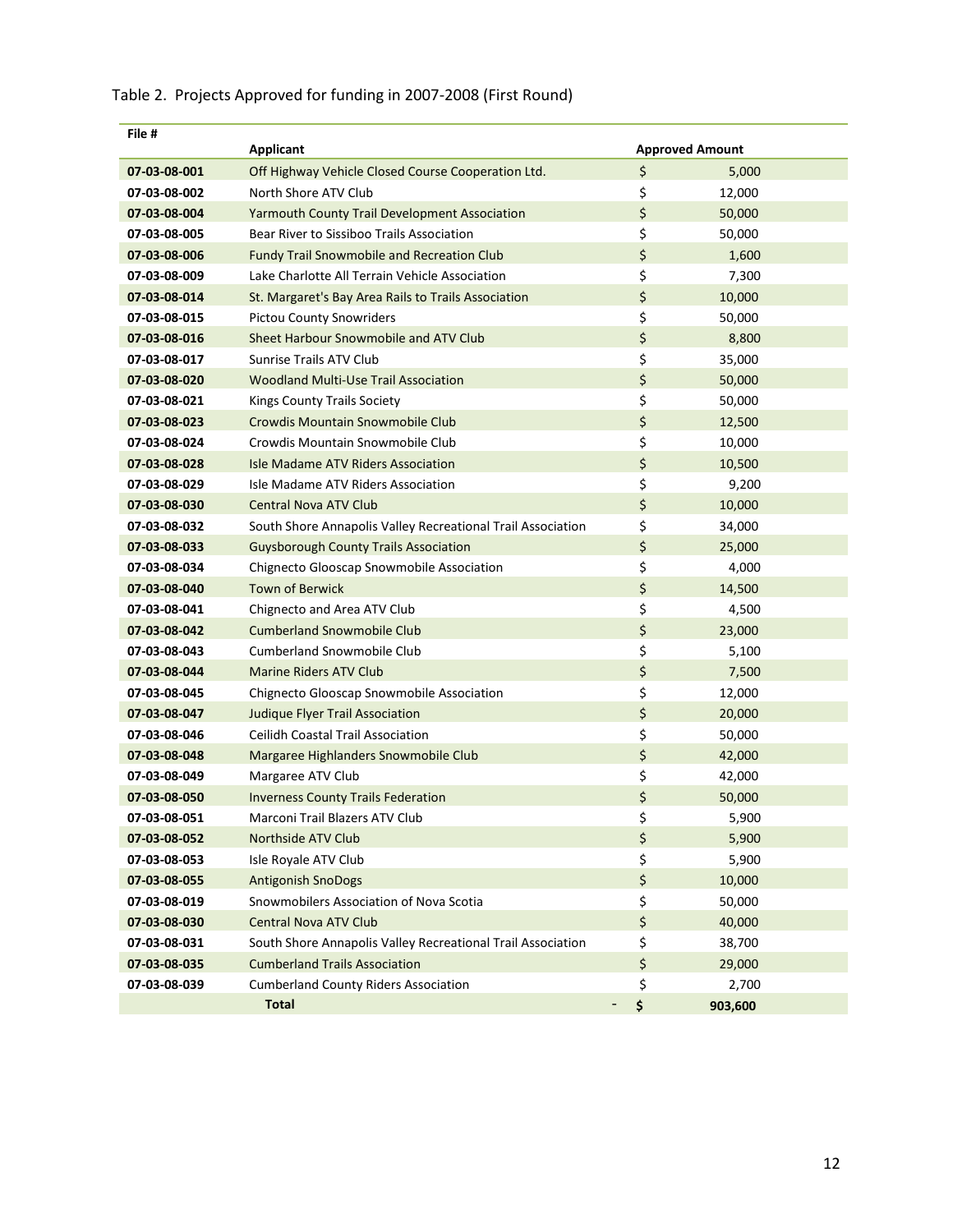| File #          | <b>Applicant</b>                                              |                                 | <b>Approved Amount</b> |
|-----------------|---------------------------------------------------------------|---------------------------------|------------------------|
| 2007-06-15-04   | <b>Central Nova ATV Club</b>                                  | \$                              | 40,000                 |
| 2007-06-15-09   | Chignecto & Area ATV Club Society                             | \$                              | 3,697                  |
| 2007-06-15-02   | <b>Cumberland County Riders Association</b>                   | \$                              | 23,000                 |
| 2007-06-06-01-C | Annapolis Valley Lake & Ridge Runners Snowmobile Club         | \$                              | 16,500                 |
| 2007-06-06-01-B | Annapolis Valley Lake & Ridge Runners Snowmobile Club         | \$                              | 25,000                 |
| 2007-06-07-01-A | Antigonish SnoDogs                                            | \$                              | 2,500                  |
| 2007-06-13-02   | <b>Ceilidh Trails Groomers Association</b>                    | \$                              | 3,850                  |
| 2007-06-13-01   | Chignecto Glooscap Snowmobile Association                     | \$                              | 3,500                  |
| 2007-06-15-07-A | Crossburn Snowmobile Club                                     | \$                              | 21,000                 |
| 2007-06-15-11   | Dalhousie Mountain Snowmobile Club                            | \$                              | 5,000                  |
| 2007-06-12-02-A | <b>Highland Trail Groomers Association</b>                    | \$                              | 3,000                  |
| 2007-06-15-01   | Snowmobilers Association of Nova Scotia                       | \$                              | 50,000                 |
| 2007-06-14-02-C | Sutherlands Lake Trail Groomers Association                   | \$                              | 4,900                  |
| 2007-06-14-02-B | Sutherlands Lake Trail Groomers Association                   | \$                              | 13,000                 |
| 2007-06-14-02-D | Sutherlands Lake Trail Groomers Association                   | \$                              | 17,000                 |
| 2007-06-12-03   | <b>Annapolis County Trails Society</b>                        | \$                              | 48,000                 |
| 2007-06-15-06   | Association Sentier de Clare Rail to Rail                     | \$                              | 34,000                 |
| 2007-06-13-05   | Bear River to Sissiboo Trails Association                     | \$                              | 50,000                 |
| 2007-06-13-04   | <b>Colchester Trails Association</b>                          | \$                              | 49,000                 |
| 2007-06-11-11   | Cole Harbour Parks and Trails Association                     | \$                              | 18,000                 |
| 2007-06-15-12   | <b>Yarmouth County Trail Development Association</b>          | \$                              | 50,000                 |
| 2007-06-13-07   | Cape Breton Island Pathways Association                       | \$                              | 100,000                |
| 2007-08-17-01   | <b>Pictou County ATV Club</b>                                 | \$                              | 1,500                  |
| 2007-08-17-02   | Sou Wes' Nova ATV Association                                 | \$                              | 11,000                 |
| 2007-06-14-01   | Driftclimber Snowmobile Club                                  | \$                              | 25,000                 |
| 2007-08-17-11   | Fundy Trail Snowmobile & Recreation Club                      | \$                              | 5,040                  |
| 2007-06-15-05   | Route Six Snowmobile Club                                     | \$                              | 29,450                 |
| 2007-08-17-14   | <b>Adventure Trail Association</b>                            | \$                              | 19,000                 |
| 2007-08-17-07   | Bay to Bay Trail Association                                  | \$                              | 3,000                  |
| 2007-08-17-06   | <b>Bull Run Trail Association</b>                             | \$                              | 2,900                  |
| 2007-08-17-04   | <b>Dynamite Trail Association</b>                             | \$                              | 6,000                  |
| 2007-08-17-03   | La Have River Trail Association                               | \$                              | 3,350                  |
| 2007-08-17-08   | Margaree Highlanders Snowmobile Club                          | \$                              | 5,600                  |
| 2007-06-13-06   | Municipality of the District of Chester                       | \$                              | 25,000                 |
| 2007-06-15-10   | <b>Queens Rails to Trails Association</b>                     | \$                              | 50,000                 |
| 2007-06-15-03   | South Shore - Annapolis Valley Recreational Trail Association | \$                              | 42,050                 |
| 2007-06-15-10   | <b>Queens Rails to Trails Association</b>                     | \$                              | 50,000                 |
|                 | Total                                                         | $\overline{\boldsymbol{\zeta}}$ | 859,837                |

# Table 3. Projects Approved for Funding in 2008-2009 (second round of 2007)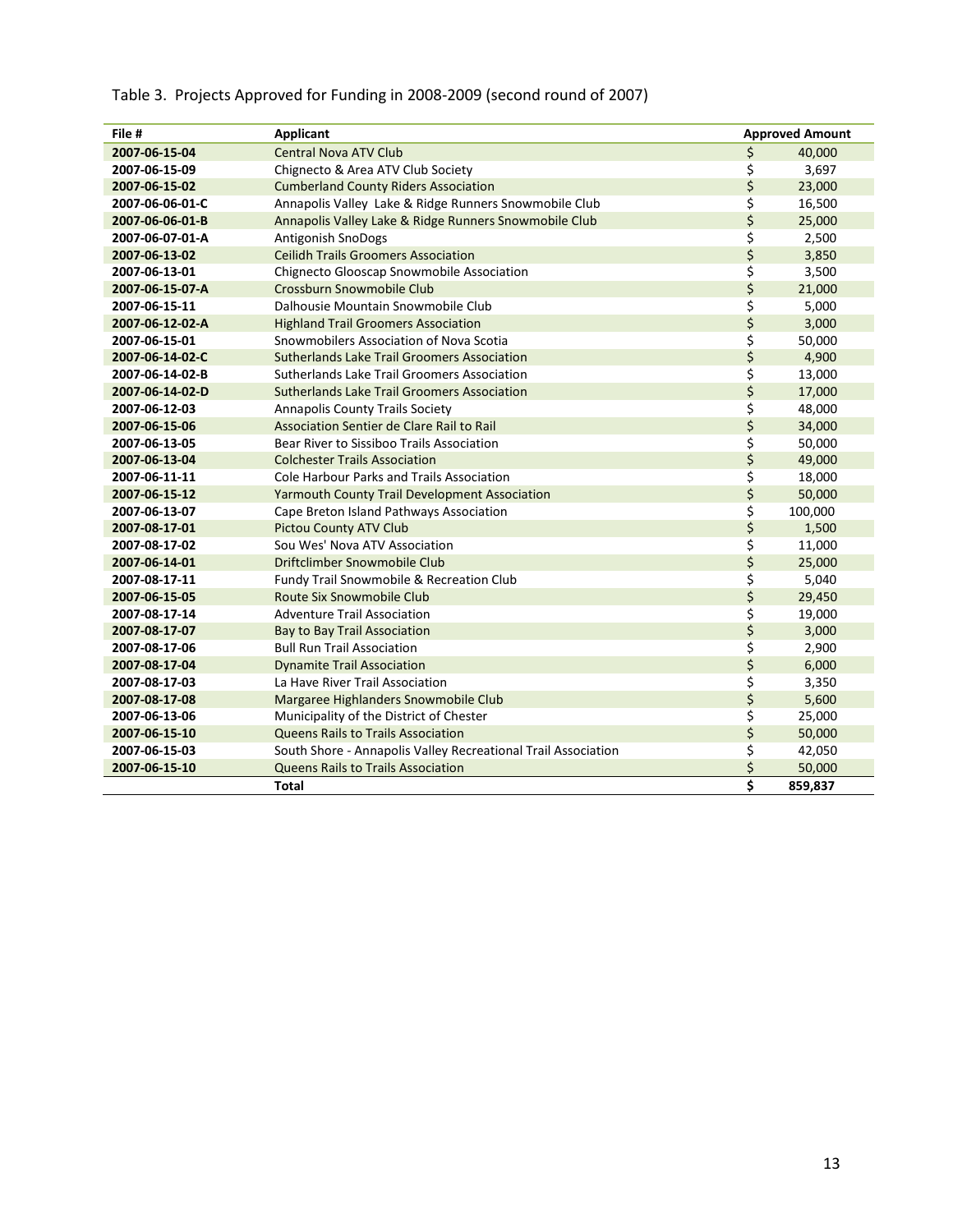# Table 4. Projects approved for funding 2009 -2010 (First Round)

| File #                        | Applicant                                            | <b>Approved Amount</b> |
|-------------------------------|------------------------------------------------------|------------------------|
| 2009-03-06-002                | Municipality of the District of Chester              | \$<br>10,000           |
| 2009-03-06-003 (A)            | <b>Inverness County Trails Federation</b>            | \$<br>10,000           |
| 2009-03-06-005 (A)            | The Judique Flyer Trail Association                  | \$<br>10,000           |
| 2009-03-06-007 (A)            | <b>Ceilidh Coastal Trail Association</b>             | \$<br>10,000           |
| 2009-03-06-009                | <b>East Richmond ATV Riders Society</b>              | \$<br>30,000           |
| 2009-03-06-010                | <b>Coastal Riders ATV Association</b>                | \$<br>30,000           |
| 2009-03-06-011                | <b>Hants Sno Dusters</b>                             | \$<br>12,500           |
| 2009-03-06-012                | Isle Madame ATV Riders Association                   | \$<br>35,000           |
| 2009-03-06-013                | Sheet Harbour Snowmobile and ATV Club                | \$<br>5,000            |
| 2009-03-06-016                | North Shore ATV Club                                 | \$<br>11,200           |
| 2009-03-06-017                | <b>Cumberland Trails Association</b>                 | \$<br>35,000           |
| 2009-03-06-018 (A)            | <b>Cumberland Snowmobile Club</b>                    | \$<br>6,000            |
| 2009-03-06-019                | Ocean Lake Riders ATV Club                           | \$<br>25,000           |
| 2009-03-06-020                | Dalhousie Mountain Snowmobile Club                   | \$<br>30,000           |
| 2009-03-06-021                | Chignecto & Area ATV Club                            | \$<br>12,300           |
| 2009-03-06-022                | Annapolis County Trails Society                      | \$<br>30,000           |
| 2009-03-06-023                | <b>Cumberland County Riders Association</b>          | \$<br>30,000           |
| 2009-03-06-024 (A)            | <b>Cumberland Snowmobile Club</b>                    | \$<br>2,300            |
| 2009-03-06-025 (C)            | <b>Cumberland Snowmobile Club</b>                    | \$<br>1,200            |
| 2009-03-06-026 (D)            | <b>Cumberland Snowmobile Club</b>                    | \$<br>1,500            |
| 2009-03-06-027 (E)            | <b>Cumberland Snowmobile Club</b>                    | \$<br>1,200            |
| 2009-03-06-028 (F)            | <b>Cumberland Snowmobile Club</b>                    | \$<br>4,000            |
| 2009-03-06-029 (G)            | <b>Cumberland Snowmobile Club</b>                    | \$<br>1,000            |
| 2009-03-06-030                | St. Mary's Trail Association                         | \$<br>40,000           |
| 2009-03-06-031                | <b>Yarmouth County Trail Development Association</b> | \$<br>30,000           |
| 2009-03-06-032                | Marconi Trail Blazers ATV Club                       | \$<br>5,900            |
| 2009-03-06-033                | Isle Royal ATV Club                                  | \$<br>5,600            |
| 2009-03-06-036                | Shore Riders ATV Club                                | \$<br>8,200            |
| 2009-03-06-038                | <b>Kings County ATV Club</b>                         | \$<br>6,300            |
| 2009-03-06-042                | Musquodoboit Valley ATV Club                         | \$<br>10,600           |
| 2009-03-06-043                | South Colchester ATV Club                            | \$<br>2,500            |
| 2009-03-06-044 (07-03-08-005) | Bear River to Sissiboo Trail Association             | \$<br>30,000           |
| 2009-03-06-046 (B)            | <b>Chignecto Glooscap Snowmobile</b>                 | \$<br>10,000           |
| 2009-03-06-048                | <b>NSORRA</b>                                        | \$<br>25,000           |
| 2009-03-06-049                | <b>Woodland Multi Use Trail Association</b>          | \$<br>17,000           |
| 2009-03-06-051 (B)            | Antigonish SnoDogs                                   | \$<br>7,600            |
| 2009-03-06-054                | St Margarets Bay Area Rails to Trails                | \$<br>17,000           |
| 2009-03-06-055                | <b>Dynamite Trail Association</b>                    | \$<br>20,000           |
| 2009-03-06-056                | Municipality of the District of Lunenburg            | \$<br>40,000           |
| 2009-03-06-058 (07-03-08-049) | Margaree ATV Club                                    | \$<br>30,000           |
| 2009-03-06-059(07-03-08-048)  | Margaree Highlanders Snowmobile Club                 | \$<br>42,000           |
| 2009-03-06-60 (07-03-08-021)  | Kings County Trails Society                          | \$<br>50,000           |
| 2009-03-06-001                | Crowdis Mountain Snowmobile Club                     | \$<br>30,000           |
| 2009-03-06-014                | Driftclimbers Snowmobile Club                        | \$<br>19,500           |
| 2009-03-06-040 (B)            | Snowmobilers Association of Nova Scotia              | \$<br>30,000           |
| 2009-03-06-053                | <b>Fundy ATVenturers</b>                             | \$<br>33,825           |
| 2009-03-06-057                | North Shore Snowmobile Club                          | \$<br>10,000           |
| 2009-03-06-037                | Association Sentier de Clare Rail to Rail            | \$<br>40,000           |
| 2009-03-06-061                | <b>Tatamagouche Area Trails Association</b>          | \$<br>50,000           |
| 2009-03-06-062                | Marine Riders ATV Club                               | \$<br>9,783            |
| 2009-03-06-60 (07-03-08-021   | <b>Kings County Trails Society</b>                   | \$<br>50,000           |
| 2009-03-06-030 Year 2 of 2    | St. Mary's Trail Association                         | \$<br>30,000           |
| 2009-03-06-022 Year 2 of 2    | <b>Annapolis County Trails Society</b>               | \$<br>30,000           |
| 2009-03-06-010                | <b>Coastal Riders ATV Association</b>                | \$<br>30,000           |
| 2009-03-06-009                | <b>East Richmond ATV Riders Society</b>              | \$<br>30,000           |
|                               | Total                                                | \$1,134,008            |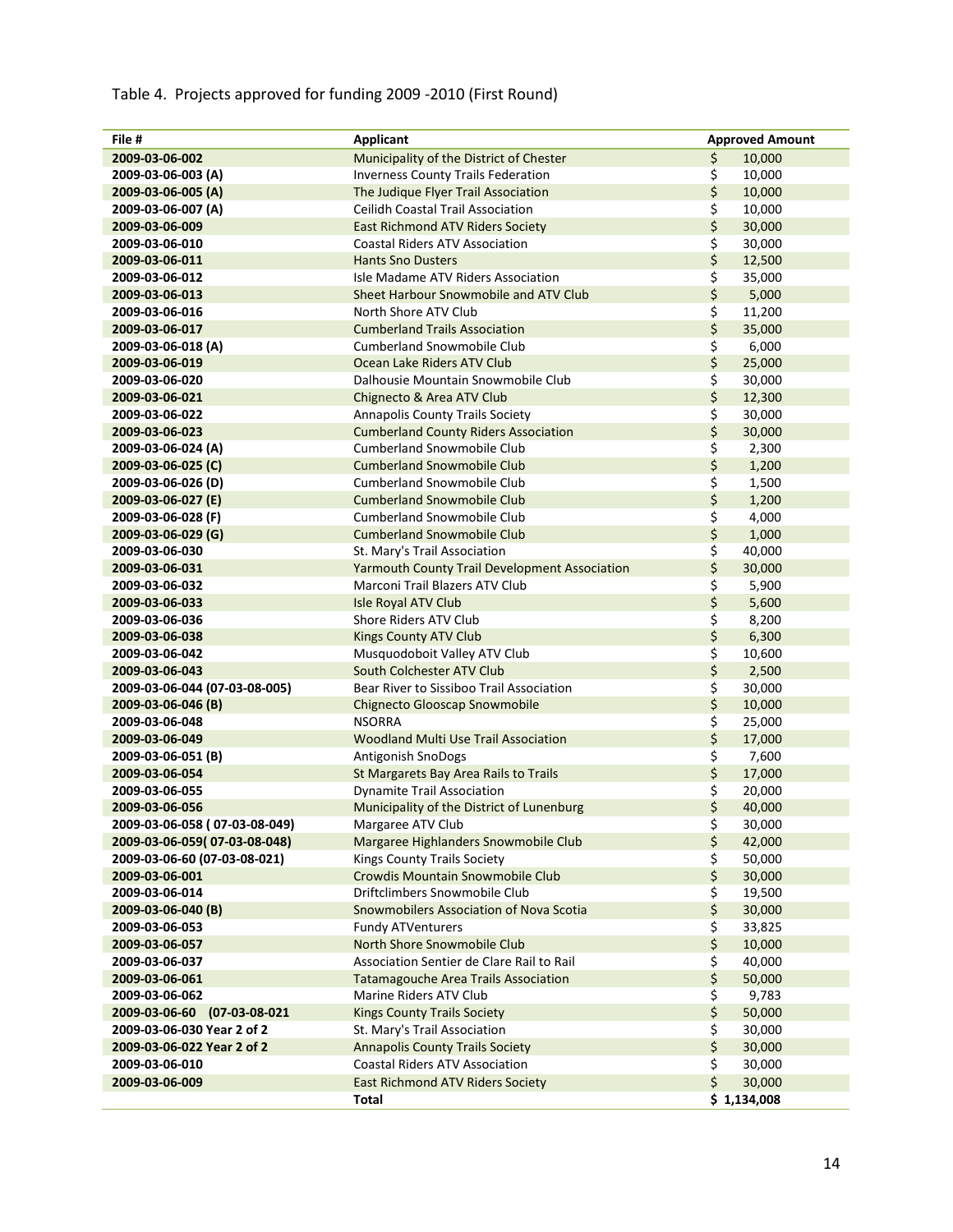| File #           | <b>Applicant</b>                                     |         | <b>Approved Amount</b> |
|------------------|------------------------------------------------------|---------|------------------------|
| <b>Fall 2009</b> | <b>Driftclimbers Snowmobile Club</b>                 | \$      | 10,170                 |
| 2009-12-07-001-A | <b>Cumberland Snowmobile Club</b>                    | \$      | 2,500                  |
| 2009-12-07-002-B | <b>Cumberland Snowmobile Club</b>                    | \$      | 3,500                  |
| 2009-12-07-003-C | <b>Cumberland Snowmobile Club</b>                    | \$      | 12,200                 |
| 2009-12-07-004-D | <b>Cumberland Snowmobile Club</b>                    | \$      | 5,000                  |
| 2009-12-07-005-E | <b>Cumberland Snowmobile Club</b>                    | \$      | 3,000                  |
| 2009-12-07-009-A | Municipality of Lunenburg                            | \$      | 50,000                 |
| 2009-12-07-010-A | Dalhousie Mountain Snowmobile                        | \$      | 13,000                 |
| 2009-12-07-011-B | <b>Dalhousie Mountain Snowmobile</b>                 | \$      | 4,800                  |
| 2009-12-07-013-D | Dalhousie Mountain Snowmobile                        | \$      | 7,000                  |
| 2009-12-07-014-E | Dalhousie Mountain Snowmobile                        | \$      | 2,000                  |
| 2009-12-07-015   | <b>Highland Trail Groomers</b>                       | \$      | 50,000                 |
| 2009-12-07-16    | <b>Isle Royale ATV Club</b>                          | \$      | 30,000                 |
| 2009-12-07-017   | Cape Clear Snowmobile Club                           | \$      | 25,000                 |
| 2009-12-07-019   | <b>Ceilidh Coastal Trail Association</b>             | \$      | 30,000                 |
| 2009-12-07-020   | <b>NSORRA</b>                                        | \$      | 50,000                 |
| 2009-12-07-022   | <b>Chignecto and Area ATV Club</b>                   | \$      | 14,000                 |
| 2009-12-07-023   | The Judique Flyer Trail Association                  | \$      | 6,400                  |
| 2009-12-07-024   | <b>Inverness County Trails Federation</b>            | \$      | 30,000                 |
| 2009-12-07-025   | Ocean Lake Riders ATV Club                           | \$      | 50,000                 |
| 2009-12-07-026   | Crowdis Mountain Snowmobile Club                     | \$      | 50,000                 |
| 2009-12-07-027   | Woodland Multi-Use Trail Association                 | \$      | 50,000                 |
| 2009-12-07-028   | <b>Cumberland County Riders ATV Association</b>      | $\zeta$ | 16,000                 |
| 2009-12-07-029   | <b>Sunrise Trails ATV Club</b>                       | \$      | 44,000                 |
| 2009-12-07-031-A | Lake Charlotte ATV Association                       | \$      | 2,300                  |
| 2009-12-07-032-B | Lake Charlotte ATV Association                       | \$      | 2,700                  |
| 2009-12-07-33-C  | <b>Lake Charlotte ATV Association</b>                | \$      | 2,400                  |
| 2009-12-07-034-D | Lake Charlotte ATV Association                       | \$      | 3,100                  |
| 2009-12-07-035   | South Shore Annapolis Valley                         | \$      | 50,000                 |
| 2009-12-07-037   | Bay to Bay Trail Association                         | \$      | 2,500                  |
| 2009-12-07-038   | <b>Clare Rail to Trail</b>                           | \$      | 17,600                 |
| 2009-12-07-039   | LaHave River Trail Association                       | \$      | 20,000                 |
| 2009-12-07-040   | <b>Yarmouth County Trails Develpment Association</b> | \$      | 40,000                 |
| 2009-12-07-041   | <b>Bull Run Trail Association</b>                    | \$      | 7,000                  |
| 2009-12-07-042   | <b>Dynamite Trail Association</b>                    | \$      | 9,900                  |
| 2009-12-07-043   | Chignecto Glooscap Snowmobile Association            | \$      | 7,200                  |
| 2009-12-07-045-B | <b>Antigonish SnoDogs</b>                            | \$      | 5,800                  |
| 2009-12-07-046-F | Dalhousie Mountain Snowmobile Club                   | \$      | 50,000                 |
| 2009-12-07-047   | <b>Marconi Trail Blazers</b>                         | \$      | 30,000                 |
| 2009-12-07-048   | Margaree ATV Club                                    | \$      | 25,000                 |
|                  | <b>Total</b>                                         | \$      | 834,070                |

# Table 5. Projects approved for funding 2009 -2010 (Second Round)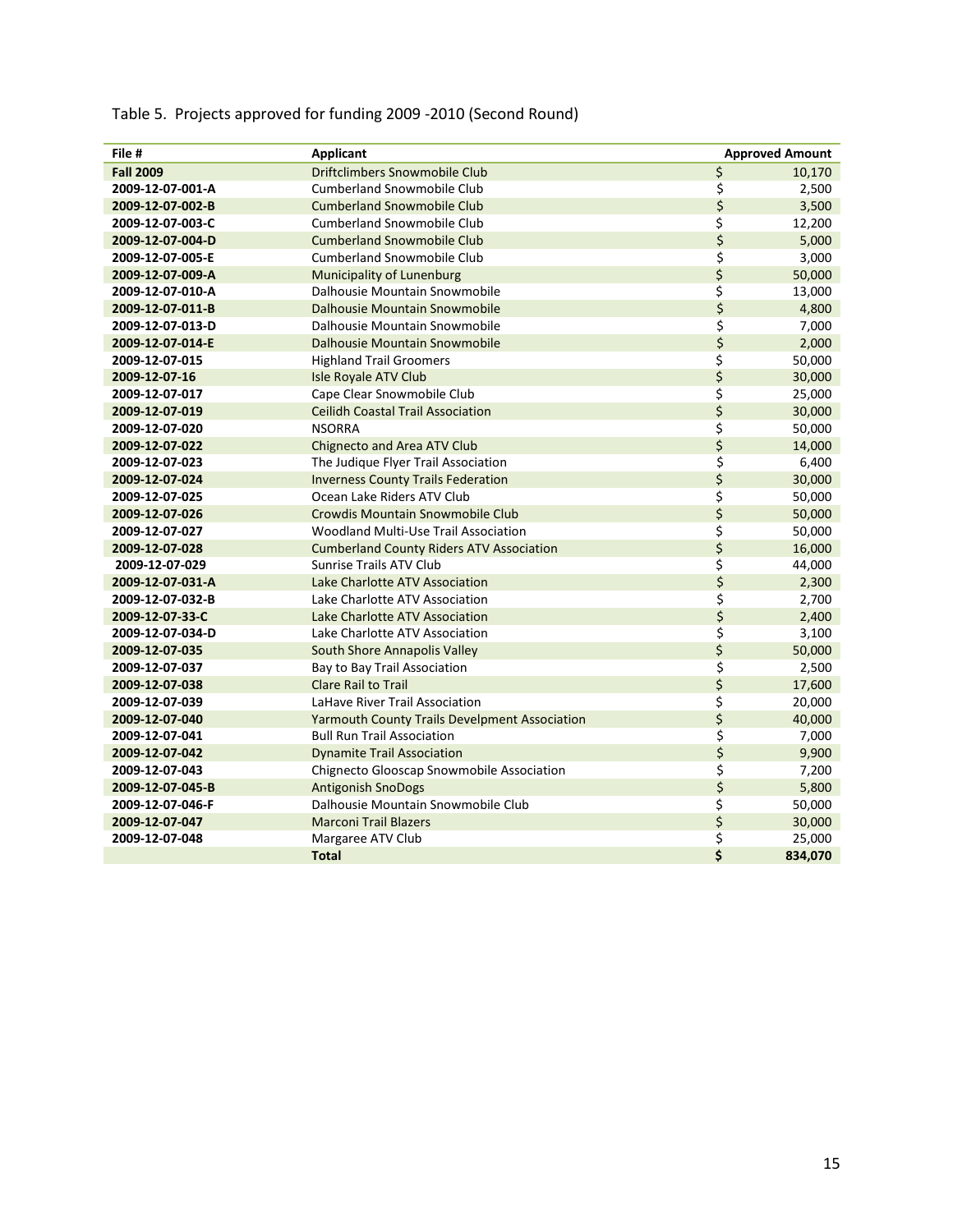# Table 6. Projects Approved for Funding 2010-2011

| File #           | <b>Applicant</b>                                        |    | <b>Approved Amount</b> |
|------------------|---------------------------------------------------------|----|------------------------|
| 2010-12-06-001-A | <b>LeHave River Trail Association</b>                   | \$ | 22,000                 |
| 2010-12-06-003A  | Municipality of the District of Lunenburg               | \$ | 20,000                 |
| 2010-12-06-004-A | NSORRA - David Lacey in affiliation                     | \$ | 12,000                 |
| 2010-12-06-004-B | <b>NSORRA</b>                                           | \$ | 15,000                 |
| 2010-12-06-004-C | NSORRA - Carmen D'Intino in affiliation                 | \$ | 12,300                 |
| 2010-12-06-005-A | Queens County ATV Association                           | \$ | 22,500                 |
| 2010-12-06-006-A | Lake Charlotte ATV Association                          | \$ | 13,475                 |
| 2010-12-06-006-B | Lake Charlotte ATV Association                          | \$ | 1,550                  |
| 2010-12-06-007-A | Long Lake Loggers ATV Association                       | \$ | 45,000                 |
| 2010-12-06-009-A | <b>Highland ATV Club</b>                                | \$ | 36,000                 |
| 2010-12-06-010-A | St. Mary's Trail Association                            | \$ | 45,000                 |
| 2010-12-06-011-C | SANS                                                    | \$ | 32,300                 |
| 2010-12-06-012-A | <b>Colchester Five Islands ATV Club</b>                 | \$ | 15,500                 |
| 2010-12-06-013-A | Cole Harbour Parks & Trails Association                 | \$ | 17,100                 |
| 2010-12-06-014-A | St. Margaret's Bay Area Rails to Trails Association     | \$ | 18,000                 |
| 2010-12-06-015-A | Fundy Trail Snowmobile & Recreation Club                | \$ | 2,600                  |
| 2010-12-06-016-A | Chignecto & Area ATV Club                               | \$ | 14,900                 |
| 2010-12-06-017-A | Chignecto Glooscap Snowmobile Association               | \$ | 10,400                 |
| 2010-12-06-018-B | South Shore Annapolis Valley Recreational Trails Assoc. | \$ | 45,000                 |
| 2010-12-06-019-A | Central Nova ATV Club                                   | \$ | 5,000                  |
| 2010-12-06-020-A | Annapolis Valley Lake & Ridge Runners                   | \$ | 18,500                 |
| 2010-12-06-021-B | North Shore Snowmobile Club                             | \$ | 12,000                 |
| 2010-12-06-021-C | North Shore Snowmobile Club                             | \$ | 15,300                 |
| 2010-12-06-022-A | Yarmouth County Trail Development Association           | \$ | 36,000                 |
| 2010-12-06-024-A | <b>Cumberland Snowmobile Club</b>                       | \$ | 27,000                 |
| 2010-12-06-024-B | <b>Cumberland Snowmobile Club</b>                       | \$ | 4,700                  |
| 2010-12-06-026-A | Stephen Parkinson in affiliation with NSORRA            | \$ | 13,900                 |
| 2010-12-06-027-A | <b>Tatamagouche Area Trails Association</b>             | \$ | 26,300                 |
| 2010-12-06-028-A | <b>Inverness Trails Federation</b>                      | \$ | 27,000                 |
| 2010-12-06-029-A | Margaree Highlanders Snowmobile Club                    | \$ | 22,500                 |
| 2010-12-06-030-A | Margaree ATV Club                                       | \$ | 22,500                 |
| 2010-12-06-031-A | Crowdis Mountain Snowmobile Club                        | \$ | 15,000                 |
| 2010-12-06-031-B | <b>Crowdis Mountain Snowmobile Club</b>                 | \$ | 15,300                 |
| 2010-12-06-032-A | Antigonish SnoDogs                                      | \$ | 6,200                  |
| 2010-12-06-034-A | <b>Bay to Bay Trail Association</b>                     | \$ | 10,000                 |
| 2010-12-06-035-A | <b>Kings County Trail Society</b>                       | \$ | 27,000                 |
| 2010-12-06-036-A | <b>Ceilidh Costal Trail Association</b>                 | \$ | 26,100                 |
| 2010-12-06-039-A | <b>Cumberland Trails Association</b>                    | \$ | 23,400                 |
| 2010-12-06-040-D | Cobequid OHV Club                                       | \$ | 4,700                  |
| 2010-12-06-041-A | Dalhousie Mountain Snowmobile Club                      | Ş  | 21,600                 |
| 2010-12-06-042-A | Dalhousie Mountain Snowmobile Club                      | \$ | 7,500                  |
| 2010-12-06-042-B | Dalhousie Mountain Snowmobile Club                      | \$ | 5,000                  |
| 2010-12-06-025-B | <b>Cumberland County Riders Association</b>             | \$ | 7,500                  |
| 2010-12-06-043-A | <b>Annapolis County Trail Society</b>                   | \$ | 3,100                  |
| 2010-12-06-046-A | <b>Yarmouth County Trail Development Association</b>    | \$ | 440                    |
| 2010-12-06-47-A  | <b>ATVANS</b>                                           | \$ | 45,000                 |
|                  | <b>Total</b>                                            | \$ | 849,165                |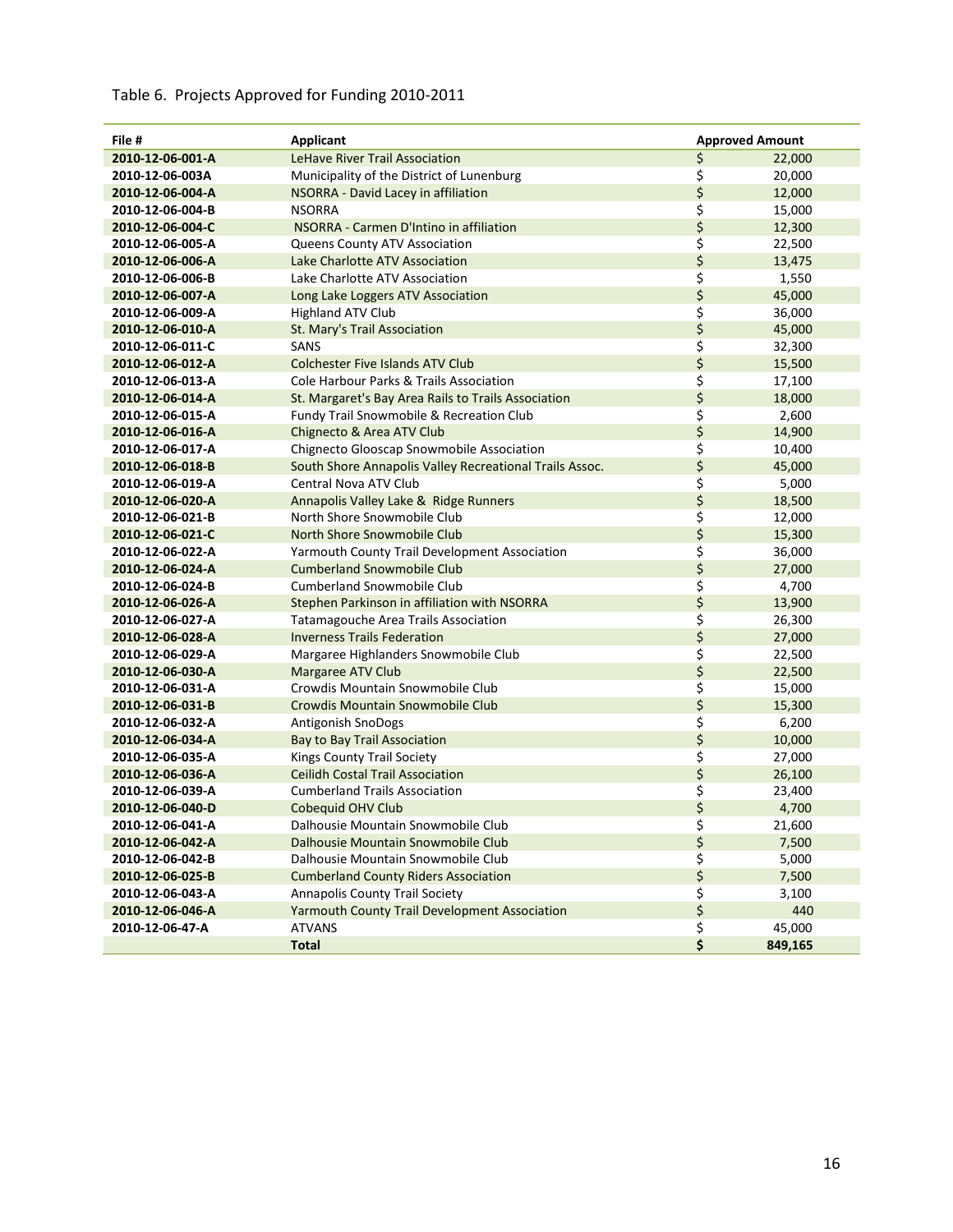# Table 7. Projects Approved for Funding 2011-2012

| File #           | <b>Applicant</b>                                            |                  | <b>Approved Amount</b> |  |
|------------------|-------------------------------------------------------------|------------------|------------------------|--|
| 2011-12-06-001-A | St. Mary's ATV Club                                         | $\overline{\xi}$ | 17,959                 |  |
| 2011-12-06-002-A | <b>Adventure Trails Association</b>                         | \$               | 35,840                 |  |
| 2011-12-06-003-A | <b>Chignecto Glooscap Snowmobile</b>                        | \$               | 9,072                  |  |
| 2011-12-06-005-A | Crowdis Mountain Snowmobile Club                            | \$               | 24,000                 |  |
| 2011-12-06-006-A | <b>Sunrise Trails ATV Club</b>                              | \$               | 12,880                 |  |
| 2011-12-06-006-B | <b>Sunrise Trails ATV Club</b>                              | \$               | 21,804                 |  |
| 2011-12-06-007-A | Yarmouth County Trail Development Assn.                     | \$               | 12,000                 |  |
| 2011-12-06-008-A | Antigonish Sno-Dogs                                         | \$               | 5,870                  |  |
| 2011-12-06-009-A | St. Mary's Trails Association                               | \$               | 40,000                 |  |
| 2011-12-06-010-A | Hants Sno-Dusters Snowmobile Club                           | \$               | 1,250                  |  |
| 2011-12-06-011-A | <b>Cumberland County Riders Association</b>                 | \$               | 32,820                 |  |
| 2011-12-06-013-A | Cobequid Off Highway Vehicle Club                           | \$               | 10,120                 |  |
| 2011-12-06-014-A | Tatamagouche Area Trails Assn.                              | \$               | 20,000                 |  |
| 2011-12-06-015-A | Marine Riders ATV Club                                      | \$               | 12,292                 |  |
| 2011-12-06-016-A | <b>Driftclimbers Snowmobile Club</b>                        | \$               | 40,000                 |  |
| 2011-12-06-017-A | <b>Bull Run Trail Associaiton</b>                           | \$               | 40,000                 |  |
| 2011-12-06-018-A | The Judique Flyer Trail Assn.                               | \$               | 10,000                 |  |
| 2011-12-06-019-A | Crossburn Snowmobile Club                                   | \$               | 7,923                  |  |
| 2011-12-06-019-B | Crossburn Snowmobile Club                                   | \$               | 1,427                  |  |
| 2011-12-06-020-A | <b>East Richmond ATV Riders</b>                             | \$               | 16,000                 |  |
| 2011-12-06-021-A | <b>Barachois Trail Association</b>                          | \$               | 16,000                 |  |
| 2011-12-06-022-A | <b>Annapolis County Trails Society</b>                      | \$               | 36,863                 |  |
| 2011-12-06-023-A | Annapolis Valley Lake and Ridge Rnners Snowmobile Club      | \$               | 30,403                 |  |
| 2011-12-06-024-A | <b>Inverness County Trails Federation</b>                   | \$               | 17,360                 |  |
| 2011-12-06-026-A | <b>Colchester Five Islands ATV Club</b>                     | \$               | 13,528                 |  |
| 2011-12-06-027-A | North Shore Snowmobile Club                                 | \$               | 2,976                  |  |
| 2011-12-06-029-A | Safety Minded ATV Associaiton                               | \$               | 40,000                 |  |
| 2011-12-06-030-A | Lake Ainslie Development Association Trail Committee        | \$               | 20,000                 |  |
| 2011-12-06-031-A | Nova Scotia Off Road Riders Association                     | \$               | 40,000                 |  |
| 2011-12-06-031-B | Nova Scotia Off Road Riders Association                     | \$               | 7,200                  |  |
| 2011-12-06-032-A | <b>Fundy ATVenturers</b>                                    | \$               | 40,000                 |  |
| 2011-12-06-033-A | Marconie Trail Blasers ATV Club                             | \$               | 20,000                 |  |
| 2011-12-06-034-A | <b>Islye Royal ATV Club</b>                                 | \$               | 20,000                 |  |
| 2011-12-06-035-A | Municipality of the District of Chester                     | \$               | 16,000                 |  |
| 2011-12-06-036-A | <b>Isle Madame ATV Riders Association</b>                   | \$               | 40,000                 |  |
| 2011-12-06-038-A | <b>Pictou County Trails Association</b>                     | \$               | 10,880                 |  |
| 2011-12-06-039-A | South Shore-Annapolis Valley Recreational Trail Association | \$               | 16,000                 |  |
| 2011-12-06-040-A | LaHave River Trail Association                              | \$               | 16,000                 |  |
| 2011-12-06-041-A | <b>Woodland Multi-Use Trail Association</b>                 | \$               | 40,000                 |  |
| 2011-12-06-27-B  | North Shore Snowmobile Club                                 | \$               | 11,880                 |  |
| 2011-12-06-99    | <b>SANS</b>                                                 | \$               | 22,230                 |  |
|                  |                                                             |                  |                        |  |
|                  | <b>Total</b>                                                | \$               | 848,576                |  |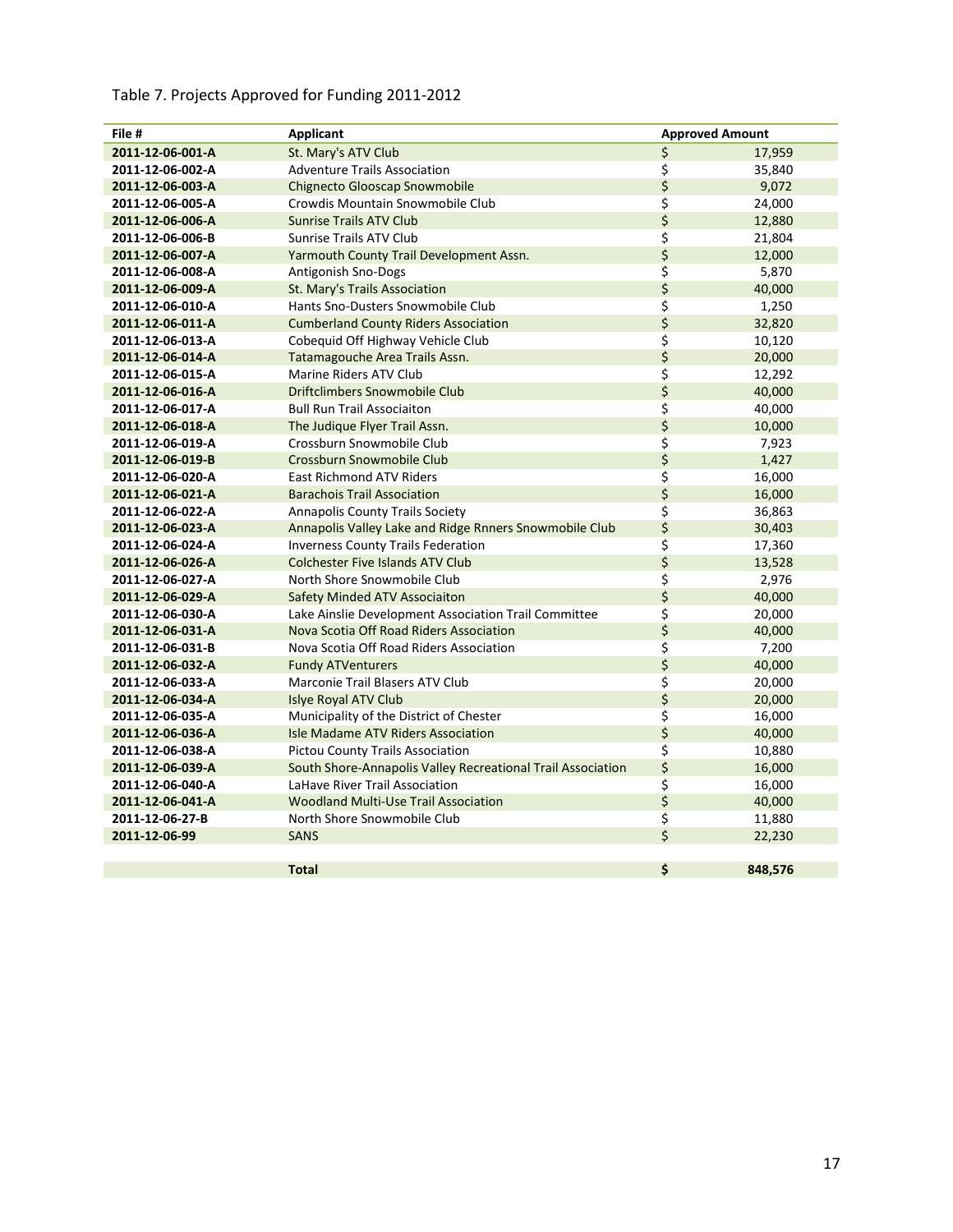#### Table 8. Projects Approved for Funding 2012-2013

| File #             | Applicant                                                   | <b>Approved Amount</b> |
|--------------------|-------------------------------------------------------------|------------------------|
| 2012-11-001E       | <b>Pictou CountyTrails Association</b>                      | \$<br>25,142           |
| 2012-12-07-001     | Lake Charlotte ATV Club                                     | \$<br>3,648            |
| 2012-12-07-002     | Nova Scotia Off Road Riders Association                     | \$<br>14,400           |
| 2012-12-07-003     | Bay to Bay Trail Asssociation                               | \$<br>10,676           |
| 2012-12-07-004     | <b>Chignecto Glooscap Snowmobile Association</b>            | \$<br>5,400            |
| 2012-12-07-005     | St. Mary's Trail Association                                | \$<br>34,000           |
| 2012-12-07-006 (A) | <b>Cumberland Snowmobile Club</b>                           | \$<br>26,185           |
| 2012-12-07-008     | North Shore ATV Club                                        | \$<br>34,132           |
| 2012-12-07-009     | Ocean Lake Riders ATV Club                                  | \$<br>16,320           |
| 2012-12-07-010     | Kings County Trail Society                                  | \$<br>19,200           |
| 2012-12-07-011     | <b>Yarmouth County Trail Development Association</b>        | \$<br>2,544            |
| 2012-12-07-012     | Chedabucto Multi-Use Trails Association                     | \$<br>19,720           |
| 2012-12-07-013     | <b>Pictou County Trails Association</b>                     | \$<br>46,000           |
| 2012-12-07-014     | Safety Minded ATV Association                               | \$<br>46,000           |
| 2012-12-07-015     | LaHave River Trail Association                              | \$<br>13,600           |
| 2012-12-07-016     | South Shore Annapolis Valley Recreational Trail Association | \$<br>46,000           |
| 2012-12-07-017     | <b>Adventure Trails Association</b>                         | \$<br>15,120           |
| 2012-12-07-018     | <b>Dynamite Trail Association</b>                           | \$<br>7,680            |
| 2012-12-07-019     | <b>Bull Run Trail Association</b>                           | \$<br>14,400           |
| 2012-12-07-020     | St. Margaret's Bay Area Rails to Trails Association         | \$<br>9,600            |
| 2012-12-07-023     | Isle Royale ATV Club                                        | \$<br>23,000           |
| 2012-12-07-024     | Marconi Trailblazers ATV Club                               | \$<br>23,000           |
| 2012-12-07-026     | <b>North Shore Snowmobile Club</b>                          | \$<br>10,880           |
| 2012-12-07-028     | The Judique Flyer Trail Association                         | \$<br>46,000           |
| 2012-12-07-029     | <b>Sunrise Trails ATV Club</b>                              | \$<br>10,200           |
| 2012-12-07-032 (A) | Nova Scotia Off Road Riders Association                     | \$<br>11,560           |
| 2012-12-07-032 (B) | Nova Scotia Off Road Riders Association                     | \$<br>13,600           |
| 2012-12-07-032 (C) | Nova Scotia Off Road Riders Association                     | \$<br>6,188            |
| 2012-12-07-033     | Bear River to Sissiboo Trails Association                   | \$<br>6,562            |
| 2012-12-07-034     | Annapolis Valley Lake and Ridge Runners Snowmobile Club     | \$<br>15,096           |
| 2012-12-07-035     | Cobequid Off Highway Vehicle Club                           | \$<br>46,000           |
| 2012-12-07-037     | Colchester Five Islands ATV Club                            | \$<br>14,008           |
| 2012-12-07-038     | Snowmobiliers Association of Nova Scotia                    | \$<br>34,000           |
| 2012-12-07-039     | Pictou County Snowriders Snowmobile Club                    | \$<br>34,000           |
| 2012-12-07-040     | <b>Fundy ATVenturers</b>                                    | \$<br>34,000           |
| 2012-12-07-042     | Tatamagouche Area Trails Association                        | \$<br>46,000           |
| 2012-12-07-044     | Sutherland's Lake Trail Groomer Association                 | \$<br>17,664           |
|                    |                                                             |                        |
|                    | <b>Total</b>                                                | \$<br>801,525          |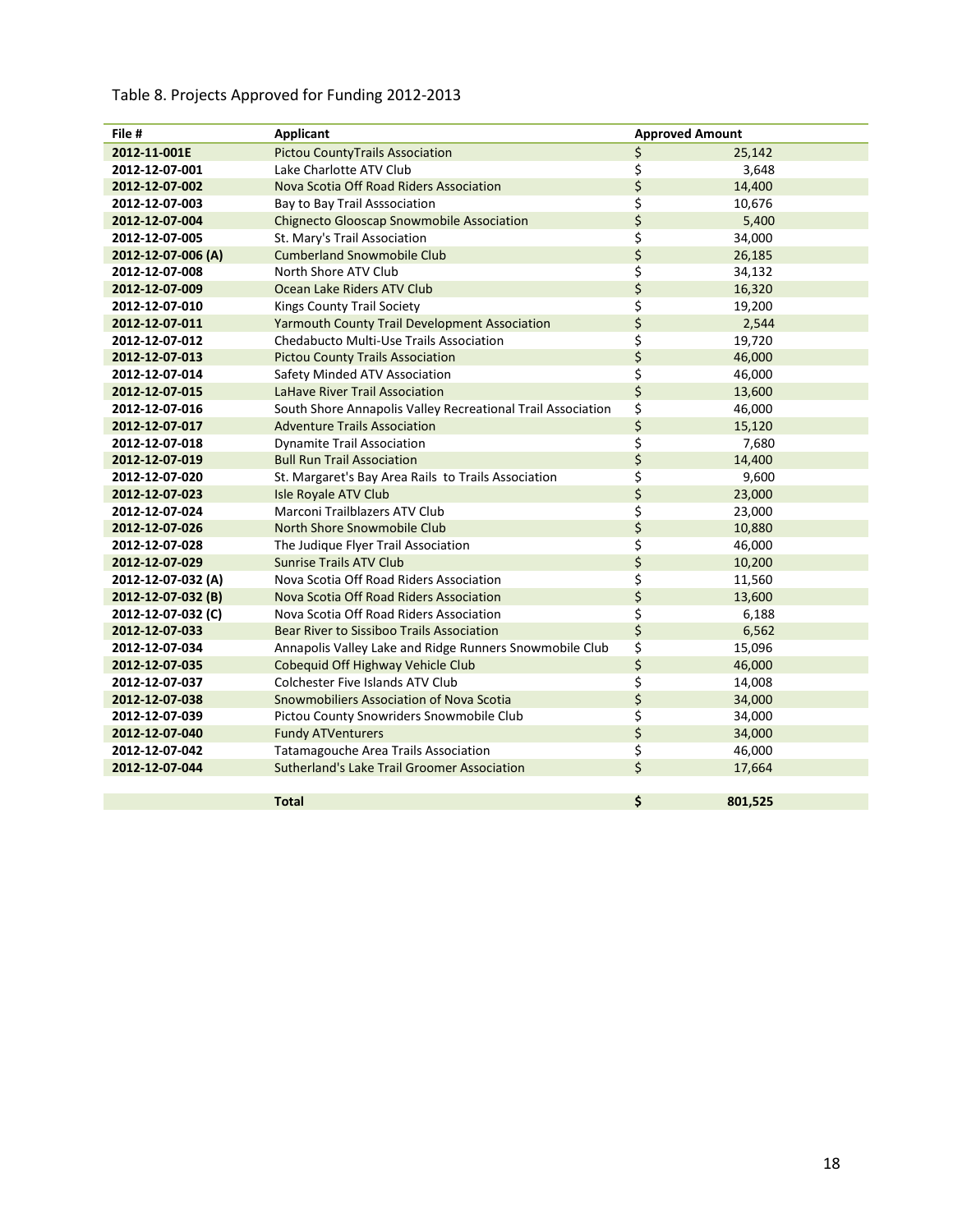#### Table 9 SANS Small Projects Grants 2012

| Club                               | Project                                                    | Approved    |
|------------------------------------|------------------------------------------------------------|-------------|
| Sutherland lake trail groomers     | <b>Bridge</b>                                              | \$5,000.00  |
| Antigonish Sno Dogs                | Relocate trail 104                                         | \$5,000.00  |
| North Shore Snowmobile Club        | Sign replacement/upgrade                                   | \$1,750.00  |
| Cape Clear Snowmobile Club         | Repair washout and complete brush clearing on trail<br>104 | \$5,000.00  |
| <b>Cumberland Snowmobile Club</b>  | Signs, brush clearing, ditching and bridge wear surface.   | \$4,250.00  |
| Crowdis Mtn Snowmobile Club        | 200 meters of culvert                                      | \$5,000.00  |
| <b>Fundy Trail Snowmobile Club</b> | Sign replacement                                           | \$1,490.55  |
| Chignecto Glooscap Snowmobile      | Replace sacrificial wear surface                           | \$1,061.50  |
| <b>Pictou County Snowriders</b>    | Replace missing signs,                                     | \$2,332.03  |
| Sutherland's Lake Trail Groomer    | New and replacement signs.                                 | \$2,332.03  |
| Annapolis Valley Ridge Runners     | signage program & brush cutter                             | \$4,716.48  |
| Dalhousie Mountain SC              | Groomer Emergency Repair.                                  | \$5,000.00  |
| Chedabucto Snowmobile Club         | Signs,                                                     | \$2,135.63  |
| <b>Hants SnoDusters</b>            | <b>Emergency Groomer Repair</b>                            | \$2,397.00  |
| <b>Totals</b>                      |                                                            | \$47,465.22 |

#### Table 10 SANS Small Grants 2013

| Club                              | Project                                | Approved    |
|-----------------------------------|----------------------------------------|-------------|
| Crowdis Mtn Snowmobile Club       | Relocation of trail 710                | \$5,000.00  |
| Cumberland Snowmobile Club        | Trail upgrades                         | \$4,943.00  |
| Crossburn Snowmobile Club         | <b>Signs</b>                           | \$2,156.50  |
| Antigonish Sno Dogs               | Relocate trail 104                     | \$5,000.00  |
| <b>Cumberland Snowmobile Club</b> | clearing and brush cutting trails #104 | \$4,994.00  |
| Fundy                             | drainage 104A                          | \$461.14    |
| Annapolis Valley Ridge Runners    | Re-route trail #6: and trail #72       | \$3,250.00  |
| Pictou Co. Snowriders             | Repair 6 washout and missing signs.    | \$5,000.00  |
| <b>North Shore</b>                | Install culvert, widen trail on #104   | \$2,000.00  |
| <b>SLTGA</b>                      | signage                                | \$2,500.00  |
| Fundy                             | a major gorge in the trail.            | \$1,509.00  |
| Cape Clear                        | To clear trails 405 and Tr 104.        | \$5,000.00  |
| <b>Dalhousie</b>                  | Repair bridge on Trail 551.            | \$5,000.00  |
| Crossburn Snowmobile Club         | Upgrade Sucker Lake Bridge             | \$4,449.48  |
|                                   | <b>Total</b>                           | \$51,263.12 |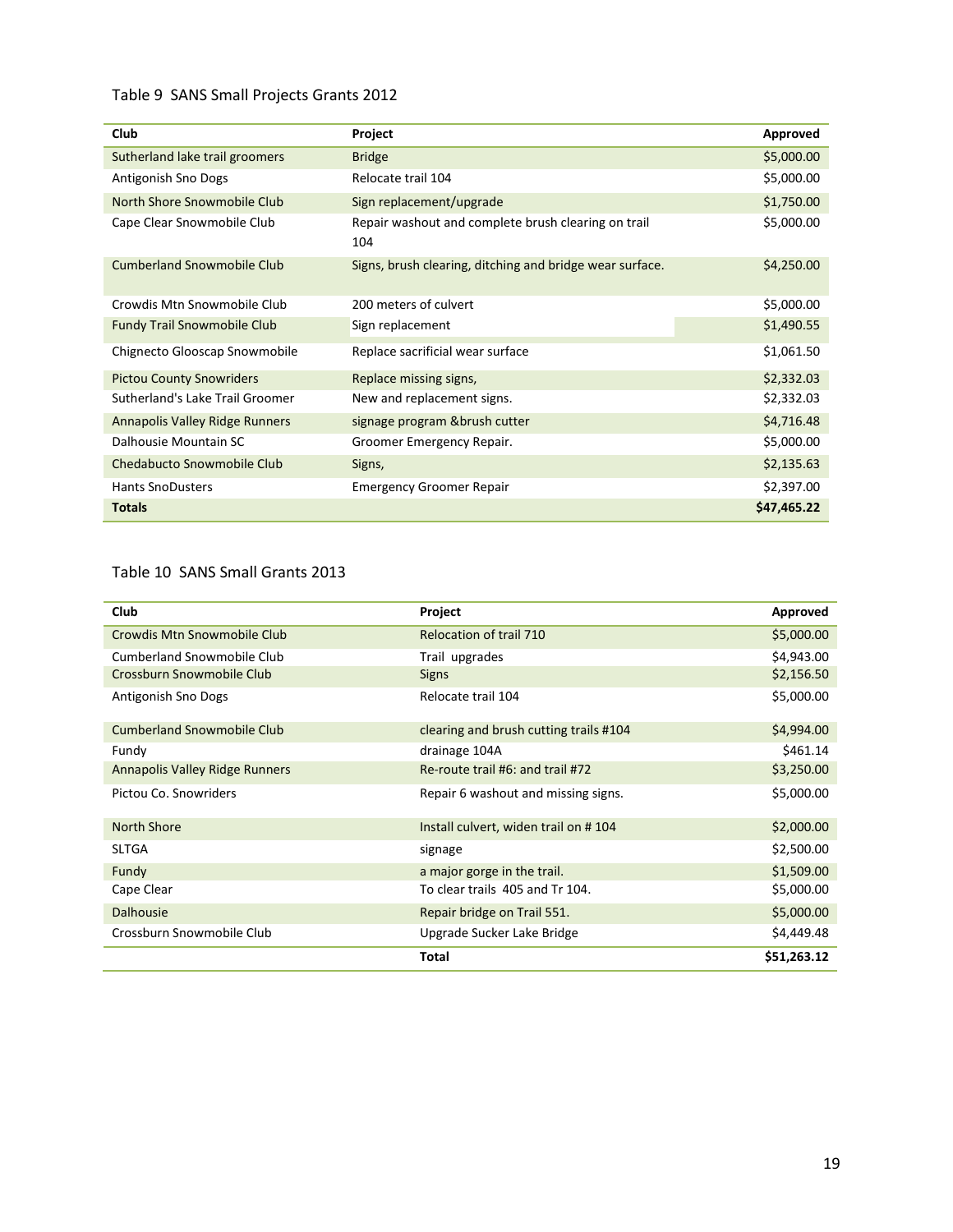#### Table 11. ATVANS Small Grant Program 2011

| Club                                 | Project                                    | Approved    |
|--------------------------------------|--------------------------------------------|-------------|
| <b>Isle Madame ATV Riders Assoc.</b> | <b>Trail reroute</b>                       | \$5,000.00  |
| <b>Cobequid OHV Club</b>             | Trail reroute to alleviate drainage issues | \$4,802.50  |
| <b>Digby County ATV Club</b>         | Motorized By-pass around Digby             | \$4,890.00  |
| <b>Isle Royal ATV Club</b>           | Fix wet area along Airport Trail           | \$4,870.00  |
| <b>Ocean Lake Riders ATV Club</b>    | Upgrade Goldboro Trail                     | \$3,450.00  |
| <b>Marine Riders ATV Club</b>        | Repairs to Blueberry Run Trail             | \$704.11    |
| <b>Queens County ATV Association</b> | Signage and trail repairs                  | \$3,964.17  |
| <b>Safety Minded ATV Club</b>        | Trail upgrades/repairs, access to services | \$3,470.01  |
| <b>Marine Riders ATV Club</b>        | Boardwalk trail ground work                | \$3,911.13  |
| <b>Lake Charlotte ATV Club</b>       | Mary's Lake Trail                          | \$5,000.00  |
| <b>Ocean Lake Riders ATV Club</b>    | Repair washout                             | \$3,000.00  |
| <b>Pictou County ATV Club</b>        | General brush cutting / maintenance        | \$2,000.00  |
|                                      |                                            | \$45,061.92 |

#### Table 12 ATVANS Small Grant Program 2012

| Applicant                      | <b>Description</b>                                   | Approved    |
|--------------------------------|------------------------------------------------------|-------------|
| <b>Isle Madame ATV Club</b>    | Brush cutting and maintenance                        | \$5,000.00  |
| <b>Colchester Five Islands</b> | General trail upgrades, brushing, water ontrol       | \$5,000.00  |
| <b>Central Nova ATV Club</b>   | Trail rebuild, and drainage                          | \$550.00    |
| <b>Marine Riders ATV Club</b>  | Brush cutting and maintenance                        | \$5,000.00  |
| <b>Cobequid OHV Club</b>       | Bridge replacement                                   | \$5,000.00  |
| <b>Sheet Harbour ATV Club</b>  | Brush cutting and maintenance                        | \$5,000.00  |
| <b>Baddeck ATV Club</b>        | Trail upgrades, ditching, brush cutting and culverts | \$5,000.00  |
| <b>Fundy ATVenturers</b>       | Map production.                                      | \$2,800.00  |
| <b>Total</b>                   |                                                      | \$33,350.00 |